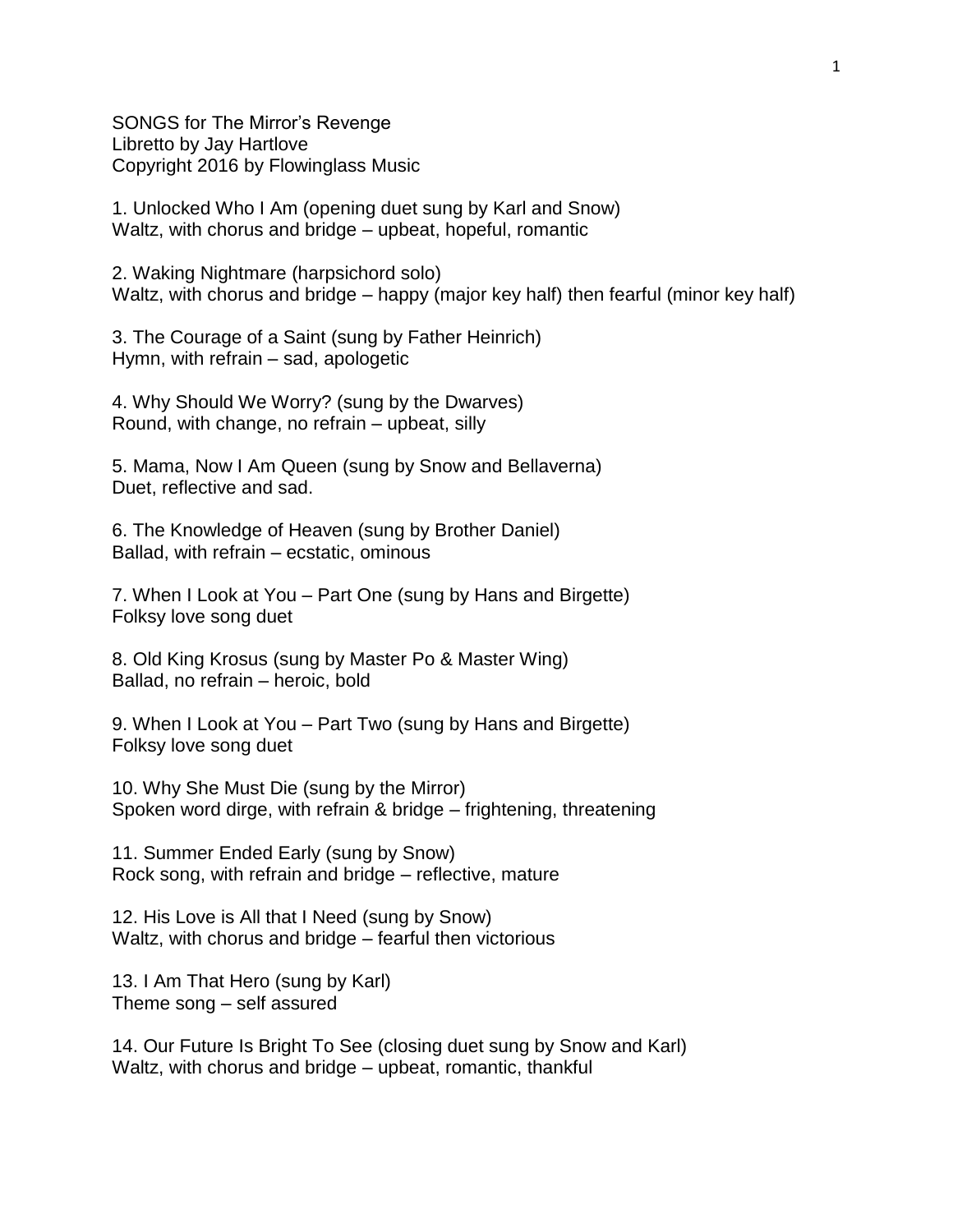### 1. Unlocked Who I Am

### KARL

How lucky I am I, she's the girl of my dreams Much as I love her, even more she loves me.

One in a million, so pretty and sweet Smart tough and funny, knocked me off of my feet.

Her kiss is so warm, it reached to my soul I never knew not, but now I am whole

The girl has unlocked who I am And I will never be free The girl has unlocked who I am. Her kiss has captured me.

MEN AT ARMS 1 & 2 Now that he has his bride Our adventures will be set aside

#### MEN AT ARMS 3 & 4

That won't necessarily be He'll have to rescue his queen.

# KARL

The girl has unlocked who I am And I will never be free The girl has unlocked who I am. Her kiss has captured me

Now I am king, after all of this time But I wasn't ready, until she was mine

The light of my world, she stirred me awake No more bored waiting, my future I'll take

I'm walking on air, I can stand tall I feel I can make any obstacle fall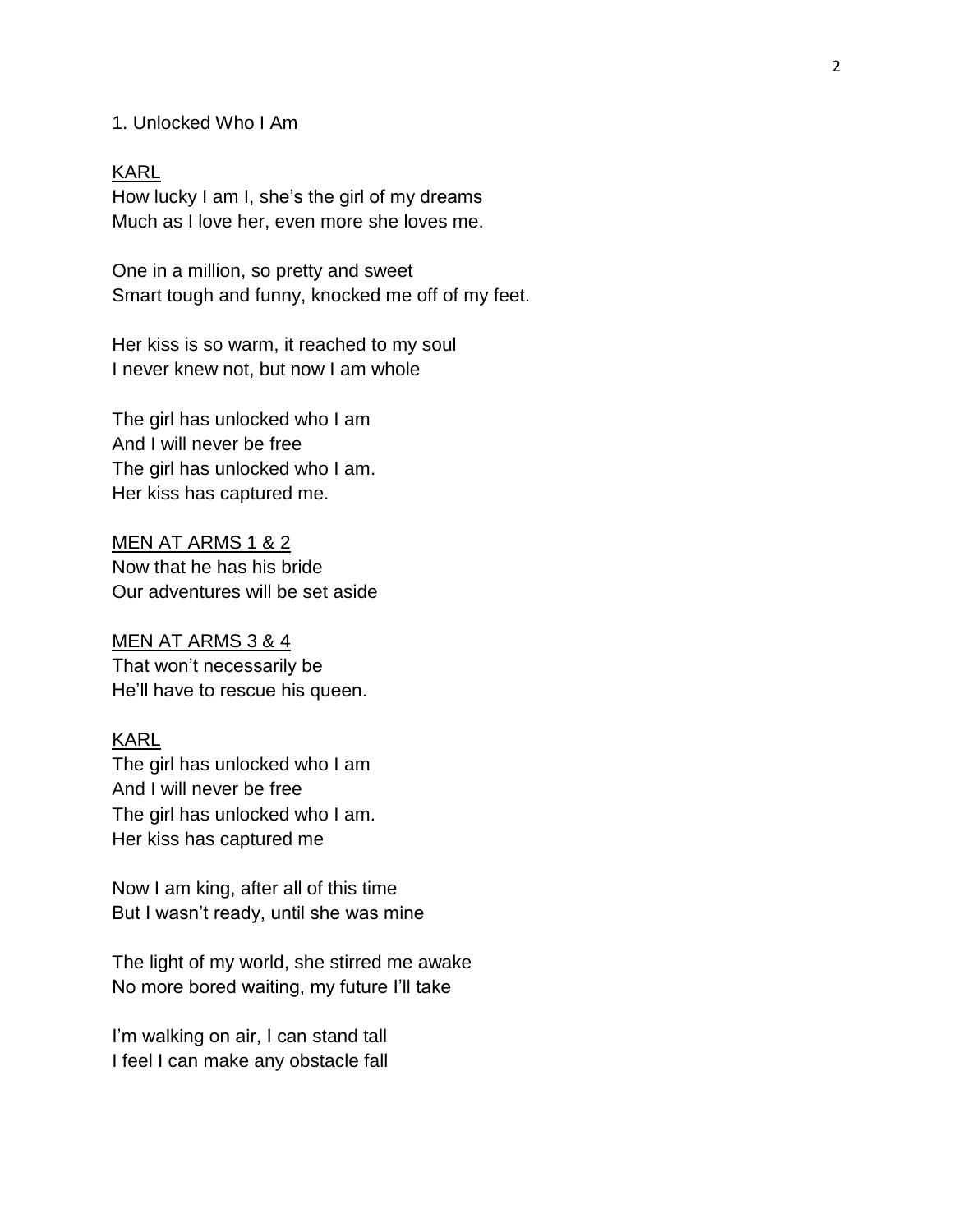The girl has unlocked who I am And I will never be free The girl has unlocked who I am Her kiss, has captured me.

### KARL & SNOW

We beat her (my/your) stepmother's curse There isn't anything worse Together our love will fire The happiness we desire

### SNOW

The man has unlocked who I am And I can finally breathe The man has unlocked who I am His kiss, is life to me.

I wish I were well, to share in his joy Look at him now, he's just like *a boy*

But I am in chains, still held by the dark My dreams are a plague, jagged *and stark*

If I don't rest soon the fever will spread Can't be the queen if I take to my bed

The man has unlocked who I am And I can finally breathe The man has unlocked who I am His kiss is life to me.

# MEN AT ARMS 3 & 4 The Queen's not feeling her best

I'll bet we're in for a quest.

MEN AT ARMS 1 & 2 Oh well , you might be right We must be ready to fight!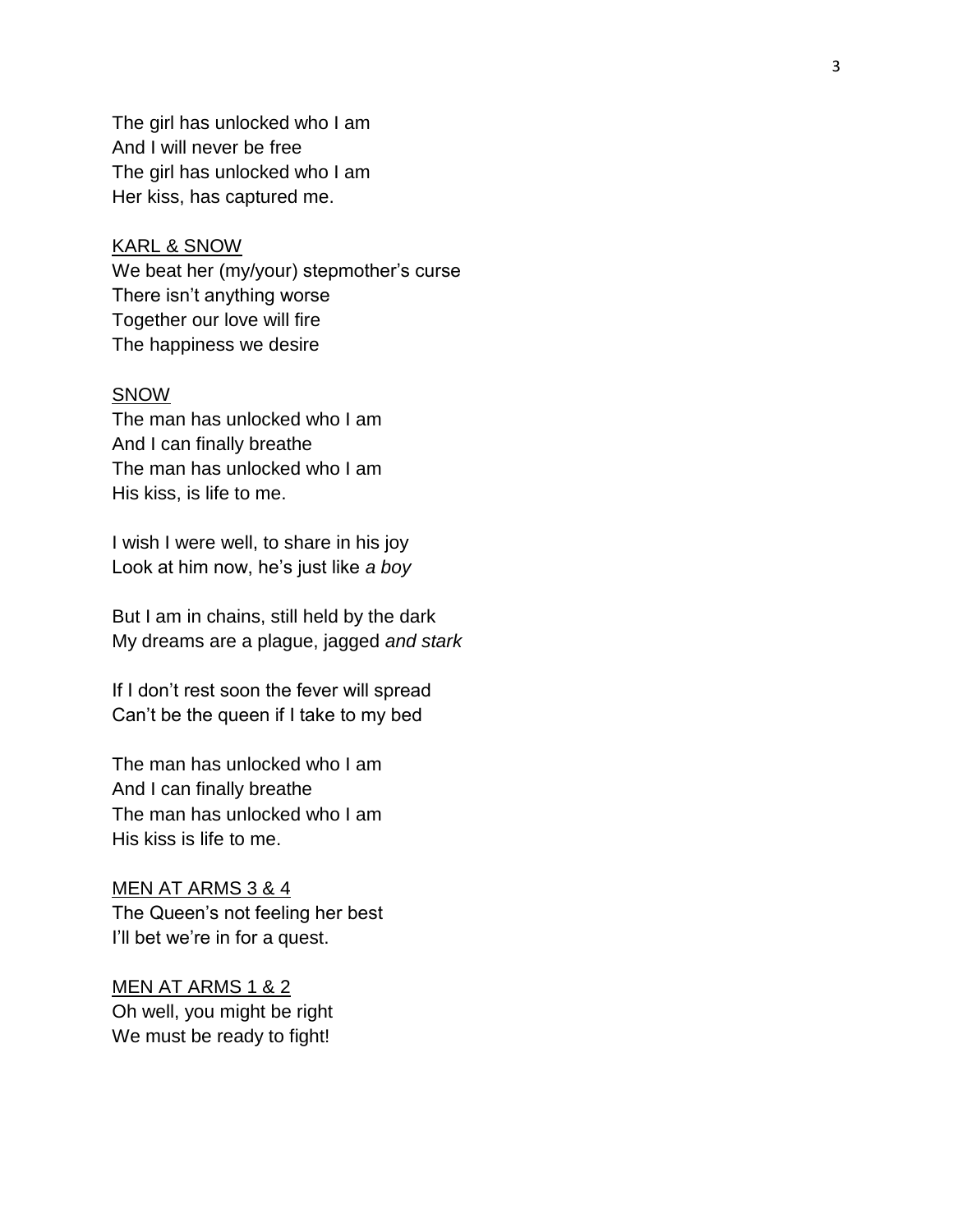### **SNOW**

The man has unlocked who I am And I can finally breathe The man has unlocked who I am His kiss is life to me.

For too many months I lie there alone Just me and my thoughts, turned cold as *a stone*

Sleep is too much like the dark of the grave I close my eyes, and the madness *does rage*

No one can help, doctors have come But all they can do is make my mind numb.

Your love has unlocked who I am And I can finally breathe The man has unlocked who I am Your kiss, has captured me.

### SNOW & KARL

We beat my (your) stepmother's curse There isn't anything worse Together our love will fire The happiness we desire

# MEN AT ARMS join as chorus

Your love has unlocked who I am Your love has unlocked who I am And I can finally breathe And I can never be free Your kiss, is life to me. Your kiss, has captured me.

Your love has unlocked who I am Your love has unlocked who I am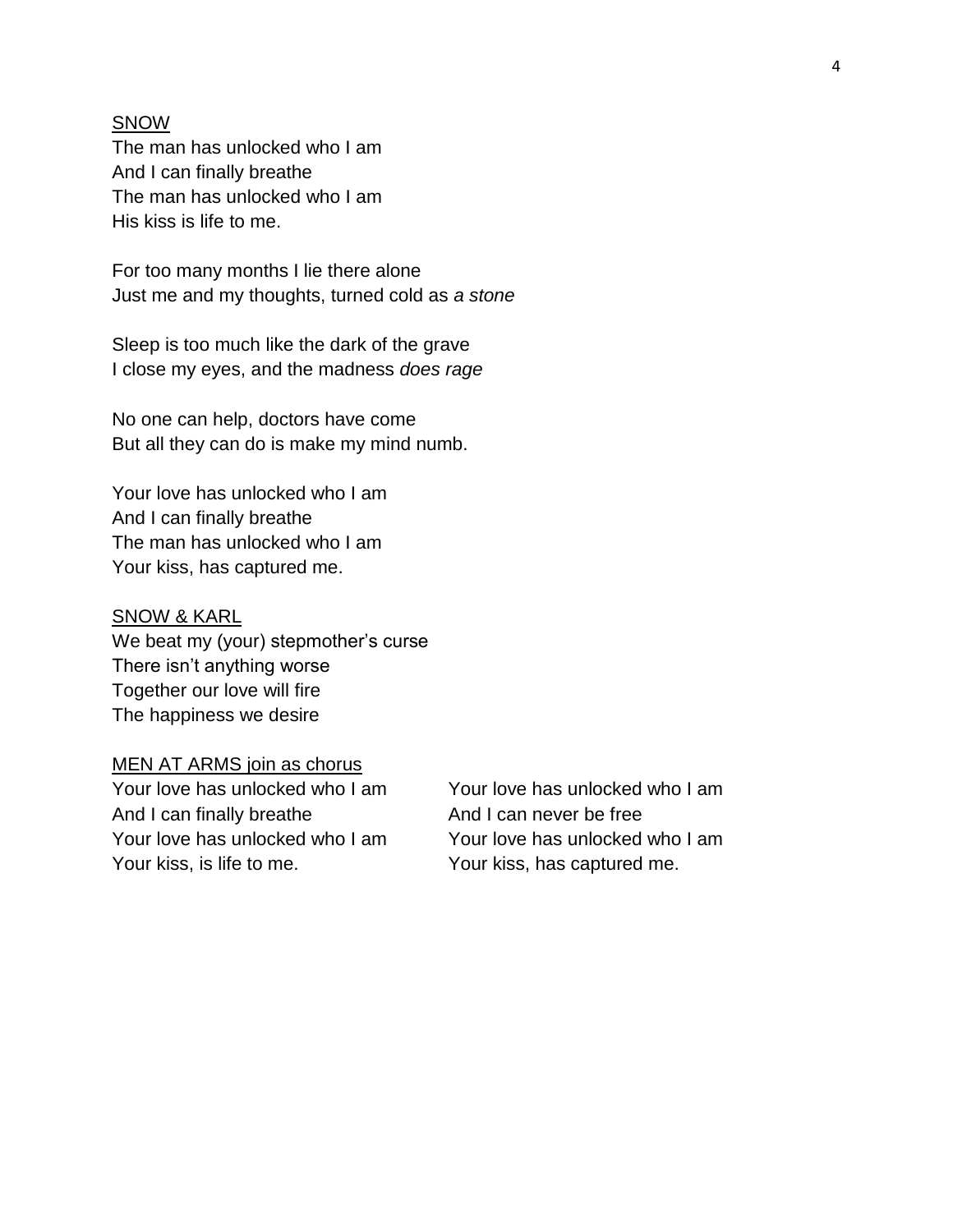### 3. The Courage of a Saint

### FATHER HEINRICH

My calling is to spread the Word Of God's love and majesty. I ask God to intercede To forgive man's transgressions.

For someone to walk in the shoes Of the righteous redeemer Confront evil in God's own name That courage only lies in few.

#### (Refrain)

To be touched by God's own hand Granted the strength to do his will To see clearly with his vision And have the courage of a saint.

I have faith that Spirit can save you. My doubt is in my own strength. How dare I take on such a risk When it's your very soul at stake?

The few that have shown such strength Are exulted and hailed as saints In them God's will is manifest They have shown us how it can be done

## (Refrain)

To be touched by God's own hand Granted the strength to do his will To see clearly with his vision And have the courage of a saint.

But knowing something's possible Even to know how it would feel And to summon up such resolve These are two very different things.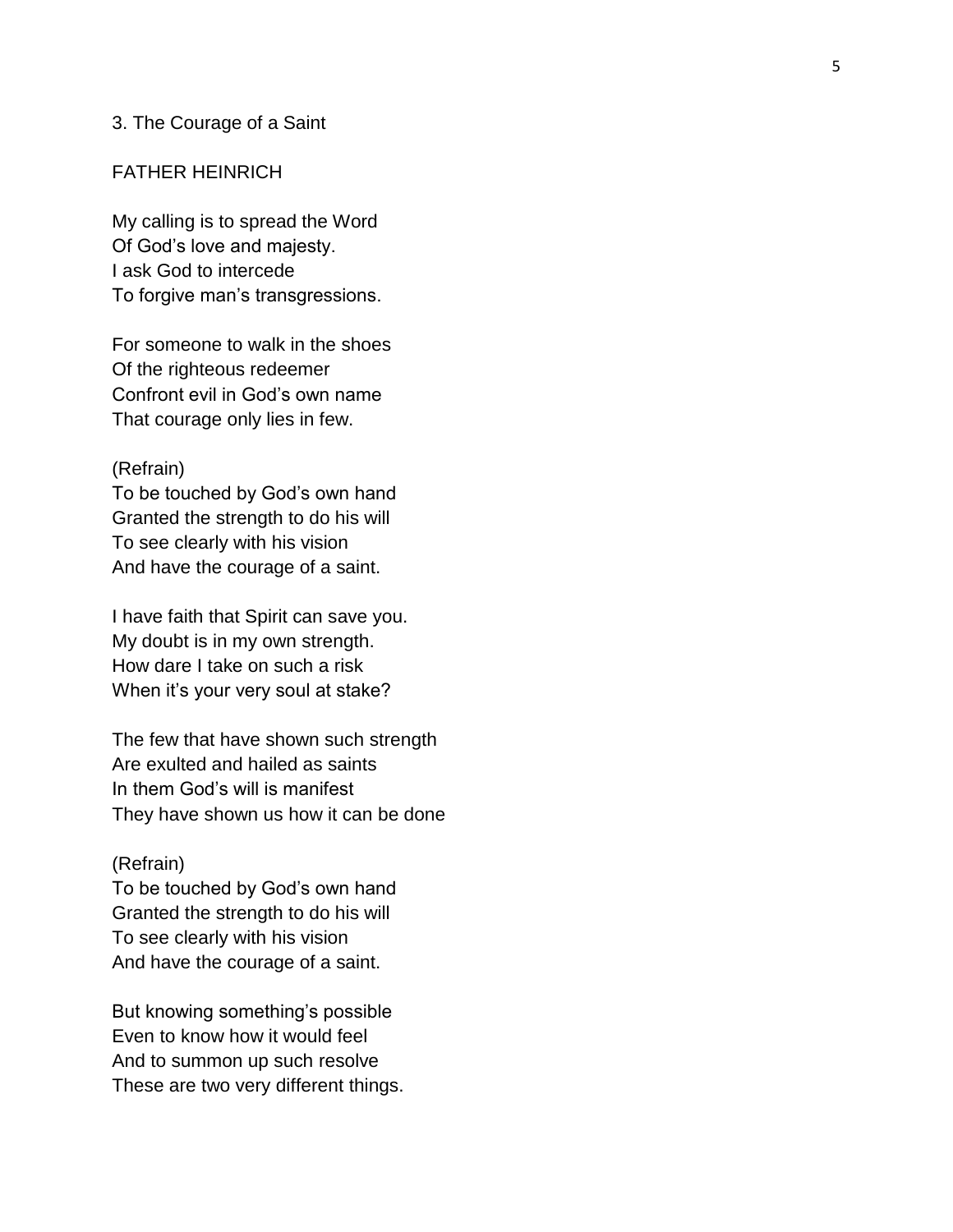I am sorry for failing you Would that I could cure your ills Sadly, I am not that man I don't have the courage of a saint.

### (Refrain)

To be touched by God's own hand Granted the strength to do his will To see clearly with his vision And have the courage of a saint.

Only God's power can right all wrongs His forgiveness knows no bounds Christ's blood flowed to wash away All mankind's sins in the world

Take his flesh and drink his blood That you may enter His kingdom And He may grant you the strength, hope And courage that you need.

#### (Refrain)

To be touched by God's own hand Granted the strength to do his will To see clearly with his vision And have the courage of a saint. Amen.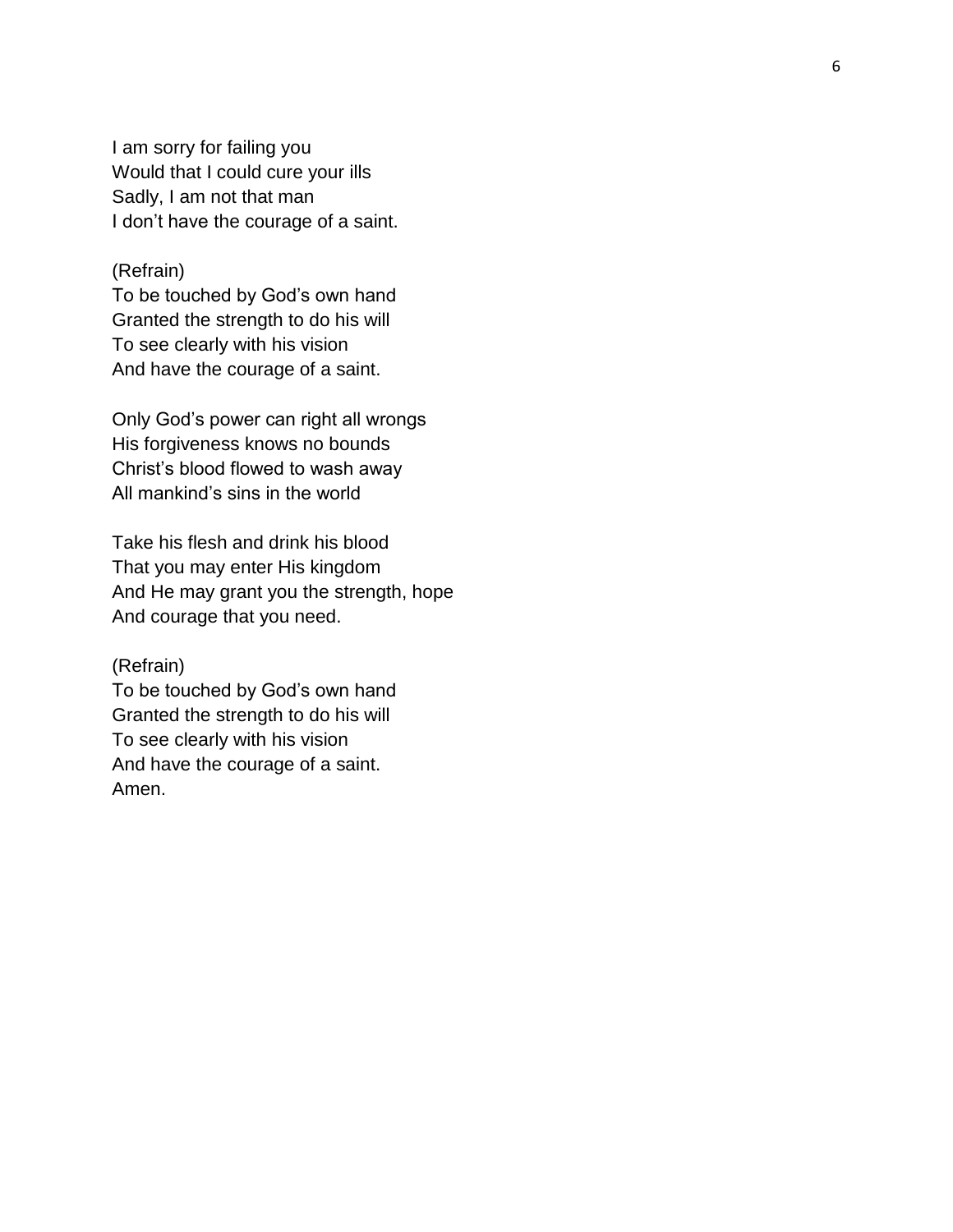4. Why Should We Worry?

MASTER SAI When we own a mine overflowing with riches…

LIU, HONG AND MING Why should we worry?

MASTER SAI When we live in this forest just brimming with food…

LIU, HONG AND MING Why should we worry?

MASTER SAI When we are the favorites of newlywed royals…

LIU, HONG AND MING Why should we worry?

MASTER SAI When we've got everything that we ever wanted…

LIU, HONG AND MING Why should we worry?

MASTER PO When there's chores that sit waitin' cause nobody wants 'em...

MASTER PO AND MASTER WING That's when we worry.

MASTER PO When the weather turns foul and the roof it needs fixin'...

MASTER PO AND MASTER WING That's when we worry.

MASTER PO When company's comin' and our clothes all need mendin'…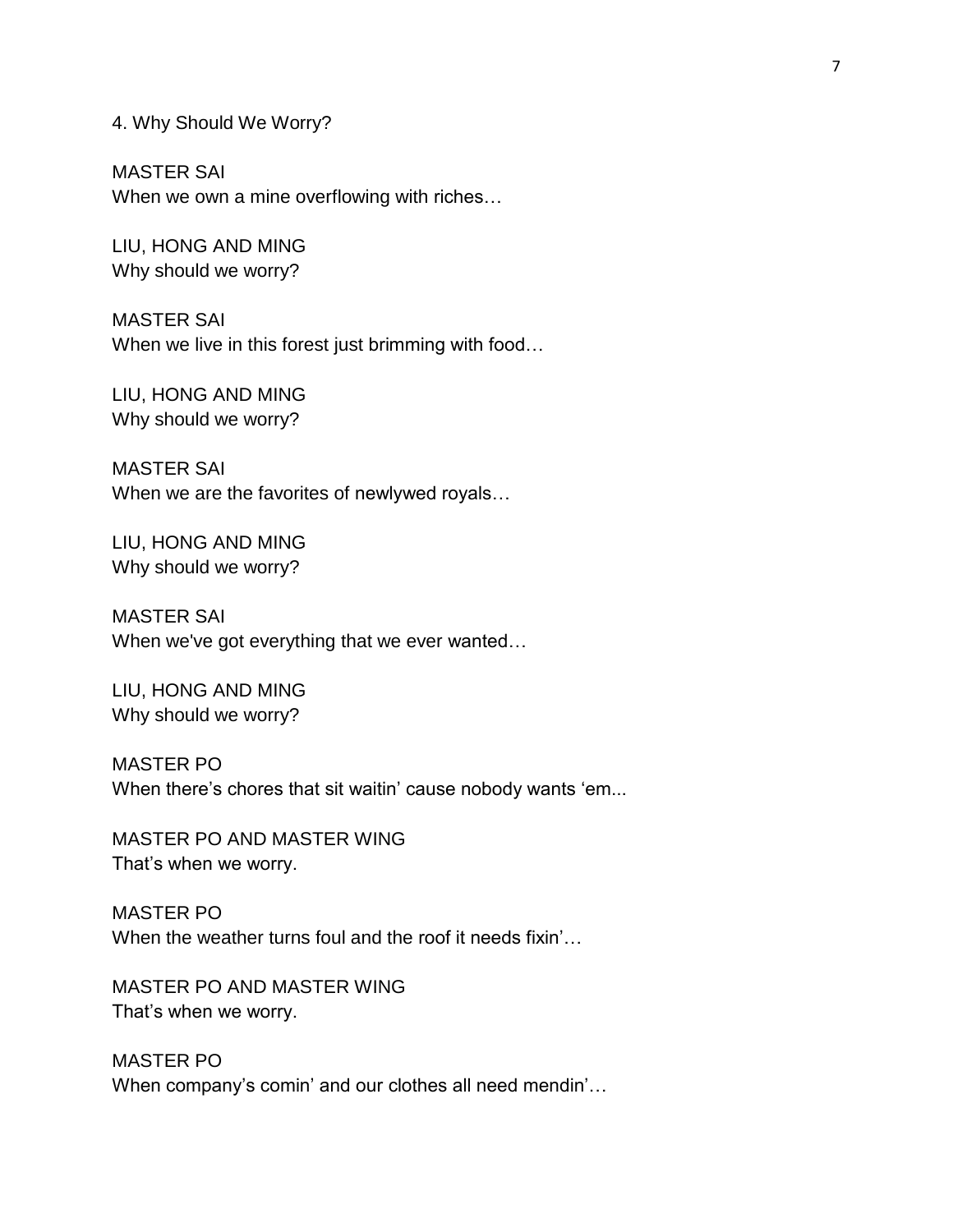MASTER PO AND MASTER WING That's when we worry.

MASTER PO When robbers come callin' and we're all off visitin'…

MASTER PO AND MASTER WING That's when we worry.

MASTER SAI We all agree there is plenty to do here, But we can do it without any fret.

MASTER PO I am not saying that we can't go visit her. Only right now, I just want to check.

MASTER SAI We should make a list of what still needs doing That we have let get behind us.

MASTER PO We will be gone for four days, not more Not long enough to warrant a fuss.

MASTER SAI We five can get done these chores in a few days Without the worry the two of you bring.

MASTER PO Just one day there, and one day to come back again We'll be right back, you won't notice a thing.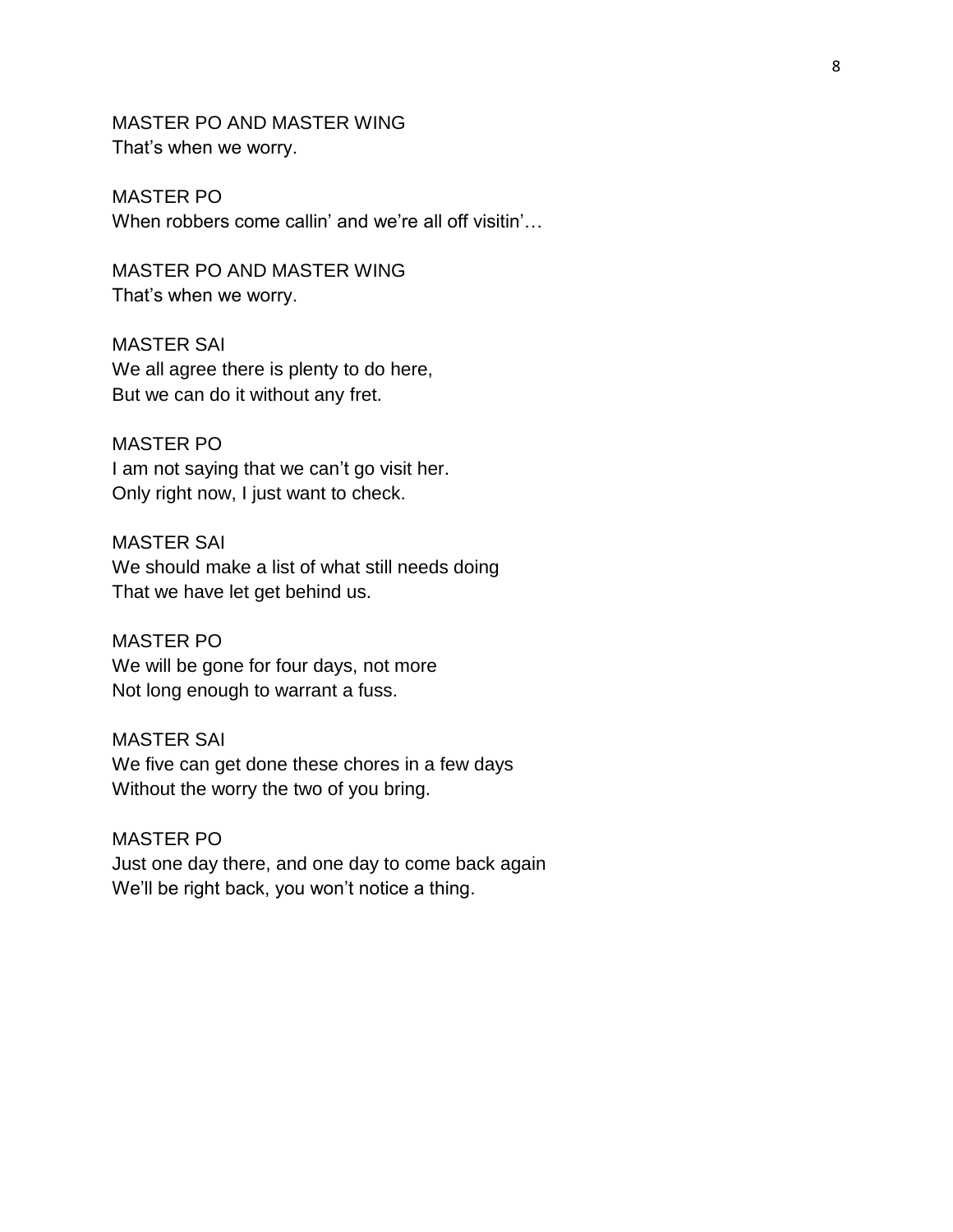### 5. Mama, now I am Queen

### BELLAVERNA

You aren't smart enough to make it in the world. You can't focus long enough to get anything done. How many times do I have to repeat myself? You're worthless.

# **SNOW**

Why did you always put me down? Why didn't you want me to do well? Even though you made me believe I didn't deserve better My dreams did come true Mama, now I am Queen.

### BELLAVERNA

No, that's not good enough. Do you have a brain in your head? You are such a disappointment. I'm so glad you're not really my daughter.

### **SNOW**

Did you feel you deserved more from life? Did papa's death leave you bitter and alone? Did I remind you of what you could no longer be? Well I became who I am. Mama, now I am Queen.

### BELLAVERNA

Always playing and pretending, You will never amount to anything. Why do I bother trying to teach you? When are you going to grow up?

#### **SNOW**

I always looked up to you. I wanted to grow up to be like you Regal, powerful, smart and in command. But you were only ruthless. Mama, now I am Queen.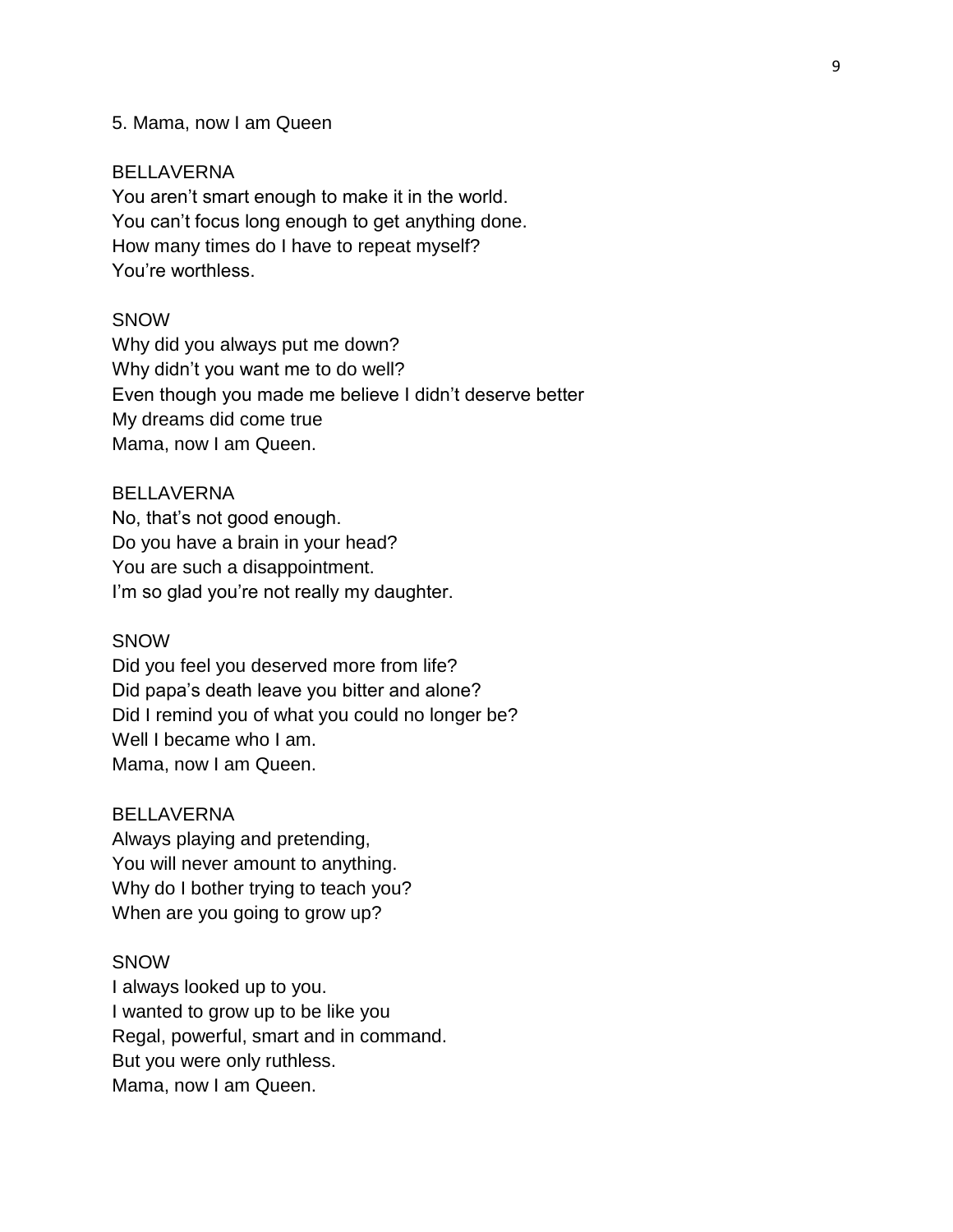### **SNOW**

You left me thinking I could never succeed I gave up and stopped trying to better myself So where do I find the strength The vision, the faith in myself Now that I am Queen?

# BELLAVERNA

Stop shrinking away, show some backbone. All you have going for you is a pretty face And that won't last forever Believe me, I know.

### SNOW

For years all I had was dreams Now the time for dreaming is over I have to believe I can do whatever I need to To meet this impossible future. Mama, now I am Queen. Mama, now I am Queen. Mama, now I am Queen!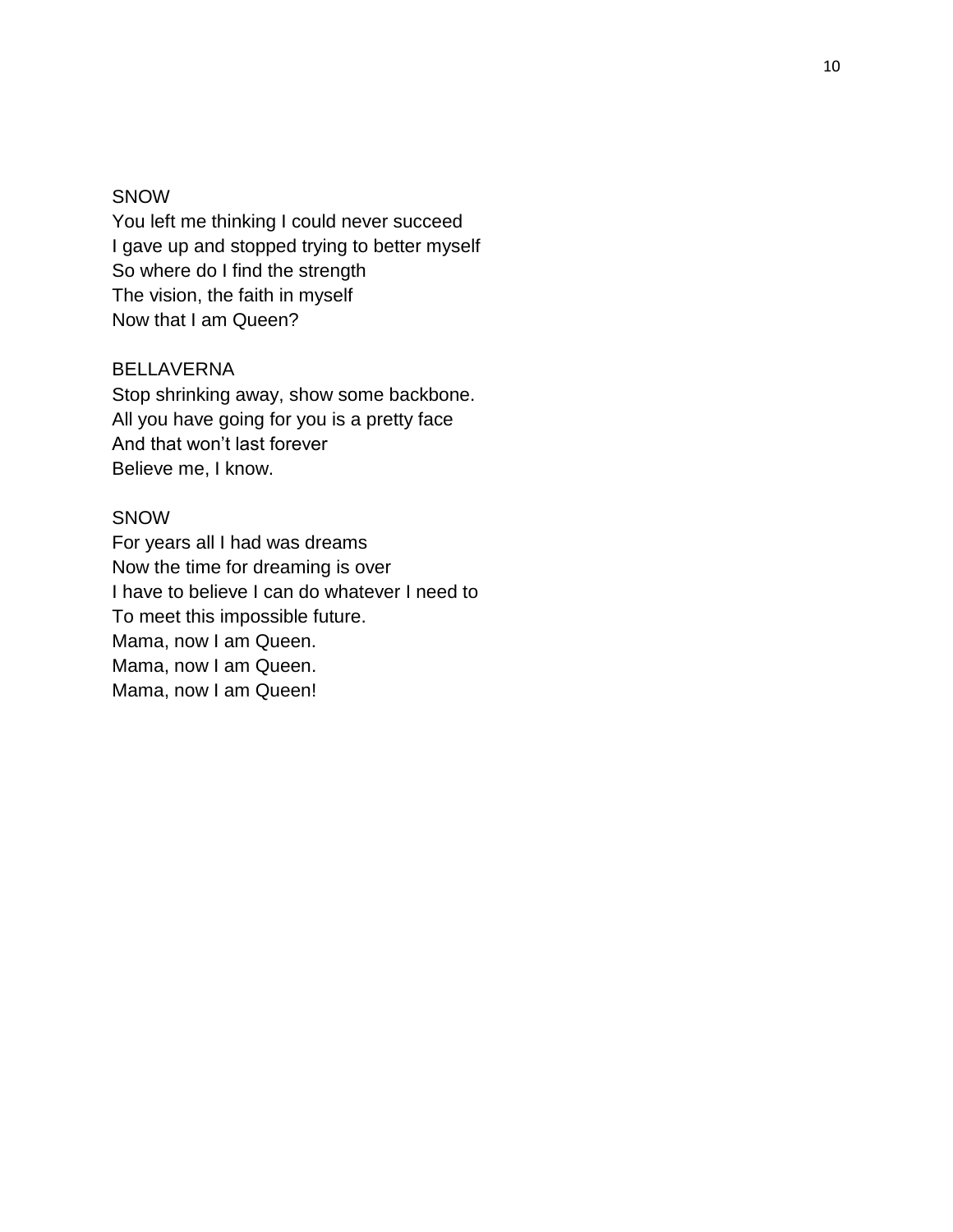### 6. The Knowledge of Heaven

### BROTHER DANIEL

Remembering will not only show you How to get yourself free from your nightmares It will let you see, It will let you see All the knowledge of heaven. The knowledge of heaven.

Mystics through time have sold their own souls For no more than a glimpse at the Other Side The treasures that lie there, Treasures that lie there All the knowledge of heaven. The knowledge of heaven

When God created the world in six days He did not make a place for the dead to rest For Earth was to be, Earth was to be A deathless Paradise. A deathless Paradise

When man fell from God's Grace to pain and death God took pity on us and welcomed our souls Back to His breast Back to His breast All the awesome mercy of heaven. The awesome mercy of heaven

(Refrain) All the majesty and power, The genius of Creation. All the knowledge of everything that was or will be. Hosanna in the highest Hosanna in the highest.

The purposeful object of all the Black Arts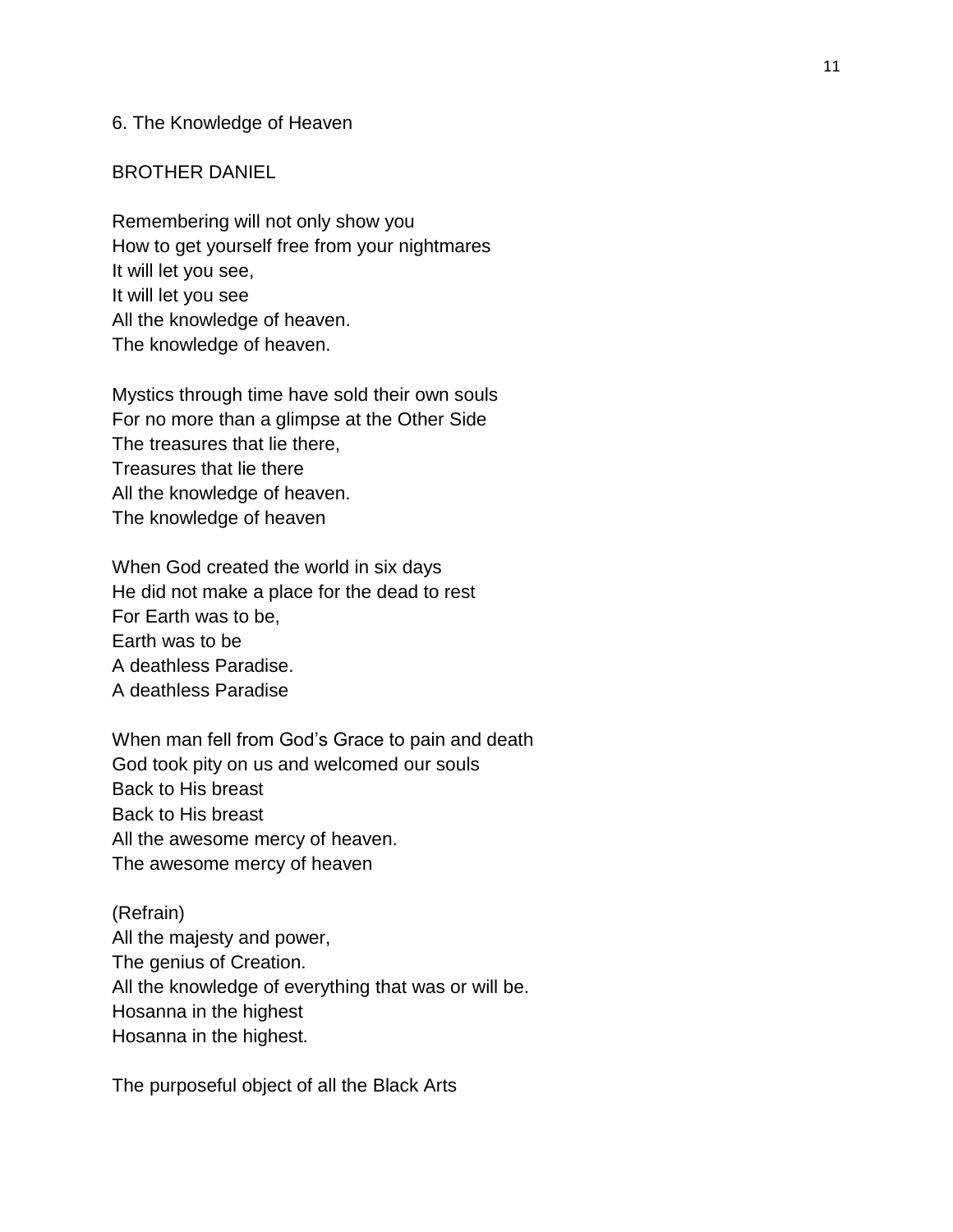Souls given to Satan were only to buy A look at the page A look at the page Of the holy book of heaven. The holy book of heaven

But you my child went there and stayed, What miraculous things you must have heard What wonderful secrets What wonderful secrets You must have seen and learned there You must have seen and learned there

Only you have returned to life and the light Moreover t'was love that brought you back You can now make good You can now make good Of your stepmother's dark pact Of your stepmother's dark pact.

I know this is frightening and I am sorry I ask you to trust my expertise. With nothing to go on Nothing to go on There is no other way There is no other way

(Refrain) All the majesty and power, The genius of Creation. All the knowledge of everything that was or will be. Hosanna in the highest Hosanna in the highest. Hosanna in the highest Hosanna in the highest.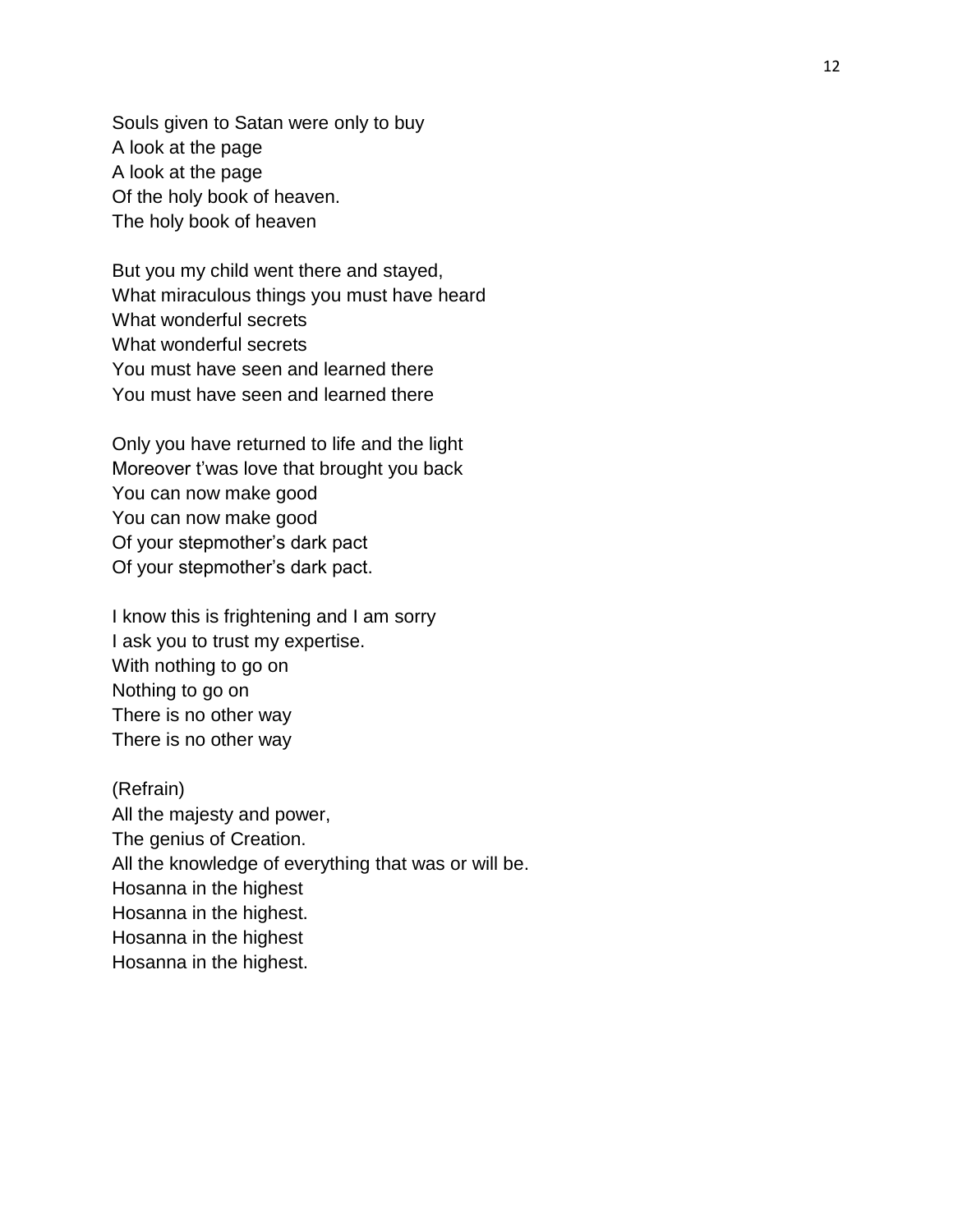7. When I Look at You

**HANS** When I look at you I see the spark in your eye that captured my heart when I was still young.

**BIRGETTE** Oh dear Hans, why do you say so?

**HANS** When I look at you I see the laugh on your lips that warmed my heart through the coldest night.

# **BIRGETTE** Silly man, you're making me blush.

HANS (refrain) I have found a way to show you What I've always seen A heart so pure and giving In spite of all that's been .

# **BIRGETTE**

A mirror? You know how I hate them.

HANS (finish) At last you will see the beauty within!

**BIRGETTE** Oh my lord! It changes so much!

**HANS** When I look at you I see hope for the years Filled with children, a home full of love.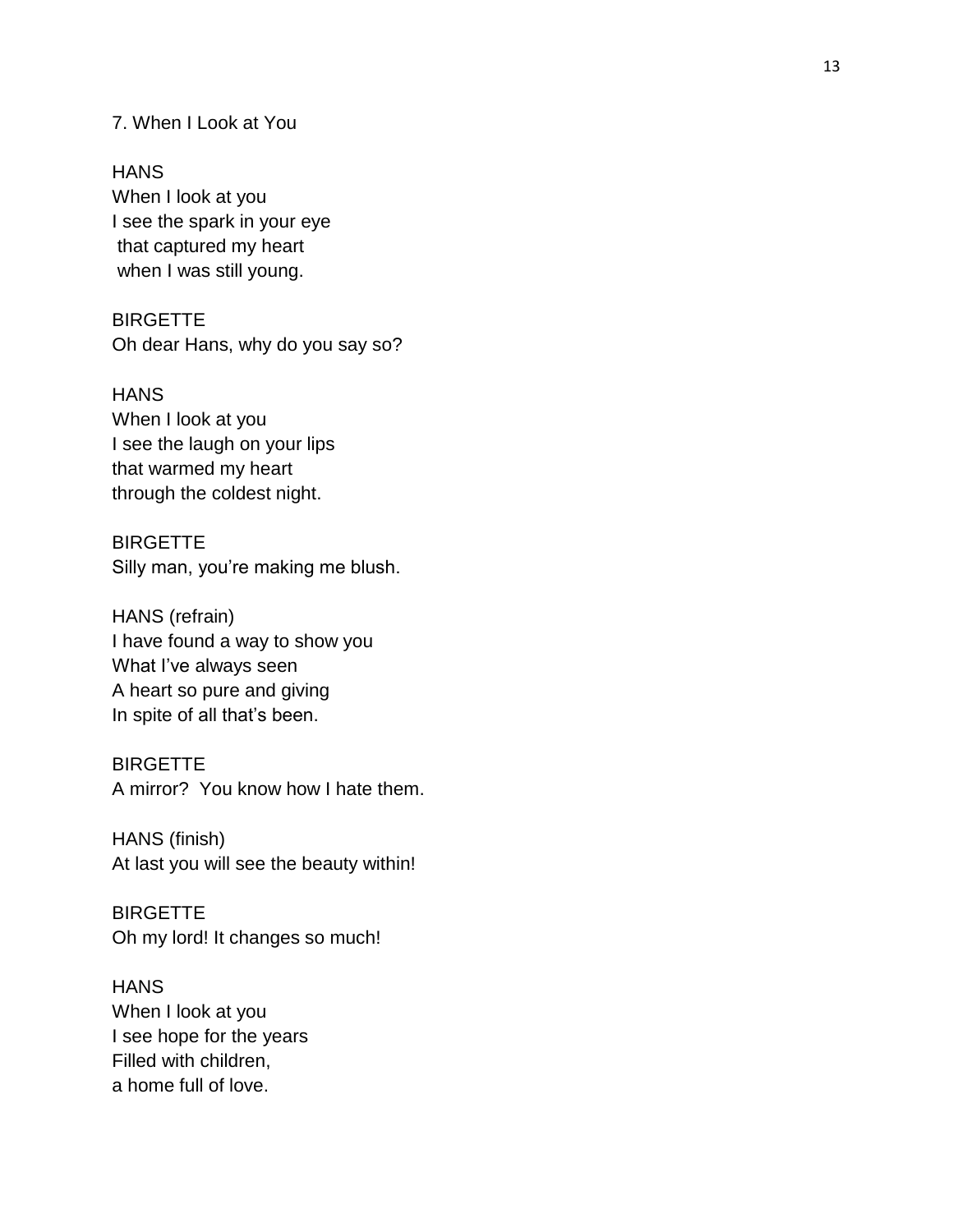**BIRGETTE** Marvelous. Unbelievable.

**HANS** When I look at you I want you to see That same strong soul Been so good to me

**BIRGETTE** Almost like, I've never been hurt.

HANS (refrain) I have found a way to show you What I 've always seen A heart so pure and giving In spite of all that's been.

**BIRGETTE** It's magic. I can't look away.

**HANS** At last you can see the beauty within!

**BIRGETTE** Such a prize, how much is it worth?

**HANS** When I was at work I threw it away Till I saw my scar Gone from my face.

**BIRGETTE** So tell me, where did it come from? HANS

The old ruined castle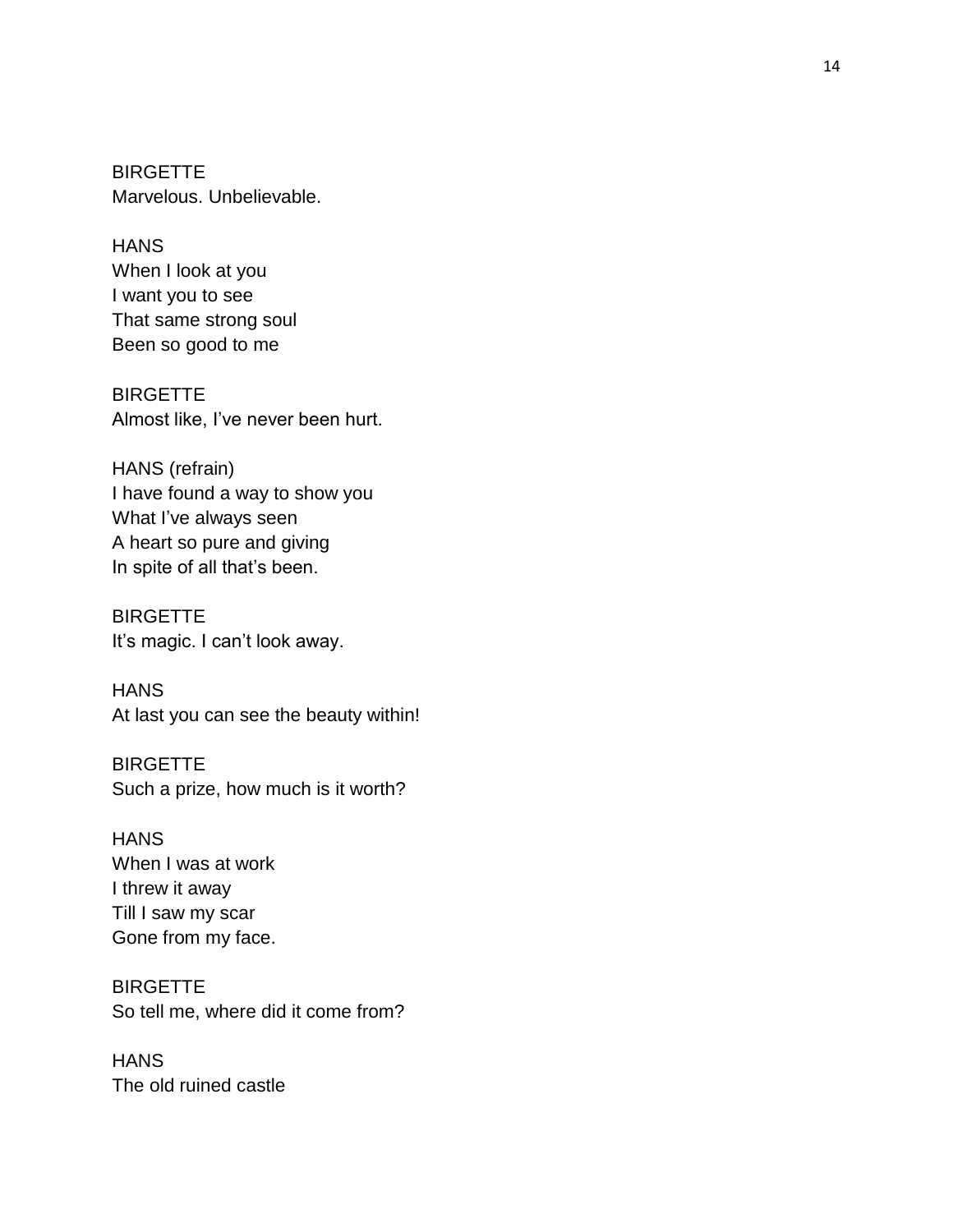Clearing out the trash Furniture and clothing Burned it all to ash.

**BIRGETTE** The castle? So this was the Queen's?

HANS (refrain) I have found a way to show you What I've always seen A heart so pure and giving In spite of all that's been.

**BIRGETTE** Is it safe? Wasn't she evil?

**HANS** At last you can see the beauty within!

**BIRGETTE** Maybe you're right. I like what I see.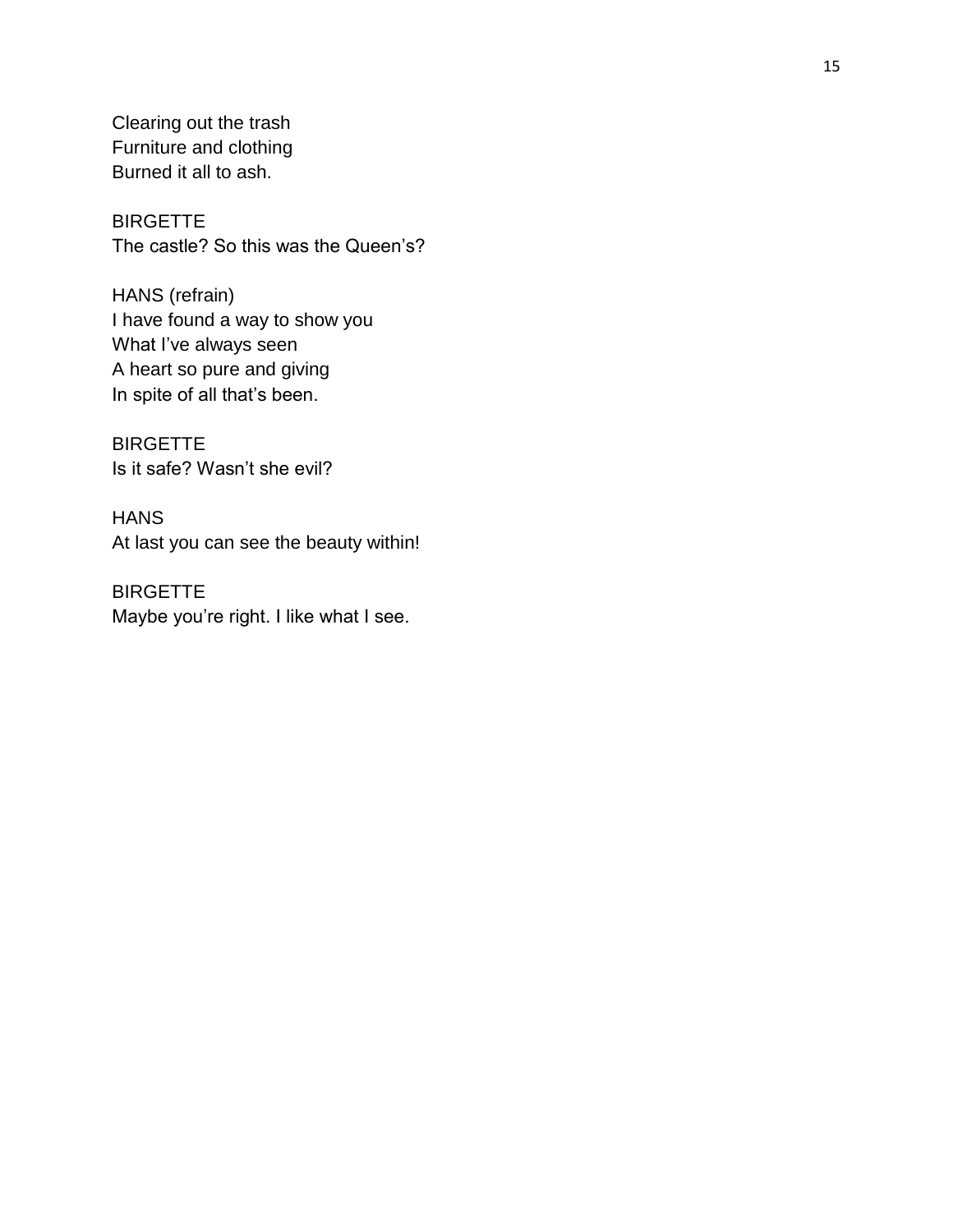### 8. Old King Krosus

### MASTER PO

Gath'r 'round and hear my tale of yore, Of kings and wars and heroes galore. How good-hearted folks came to impede, A long family history of crimes and misdeeds.

Old King Krosus was a wicked soul, Borne of mad men who lust for control. Over Malruvia he gave his orders, Lying beyond Lusinia's borders.

He hungered for land, for power 'n money, Not sated with his wine and honey. He spent his days practicing at war. But they say he loved black magic more.

With eyes as dead as a cold winter's night And a slash of a mouth, he was quite a fright. But his voice they say was even worse, With just a whisper he could kill a horse.

There finally came a day of conflict When years of threats and feigns and hints Erupted in war and invasion bold His army crossed Lusinia's hold.

Good King Ludwig, noble, strong and true Rallied his forces and gathered a crew They met old King Krosus head on And battled fearlessly all the day long.

Ludwig knew the Malruvian's bent He could not let his men relent. He himself had a young princess And a new wife at home to protect.

So he called for help from the people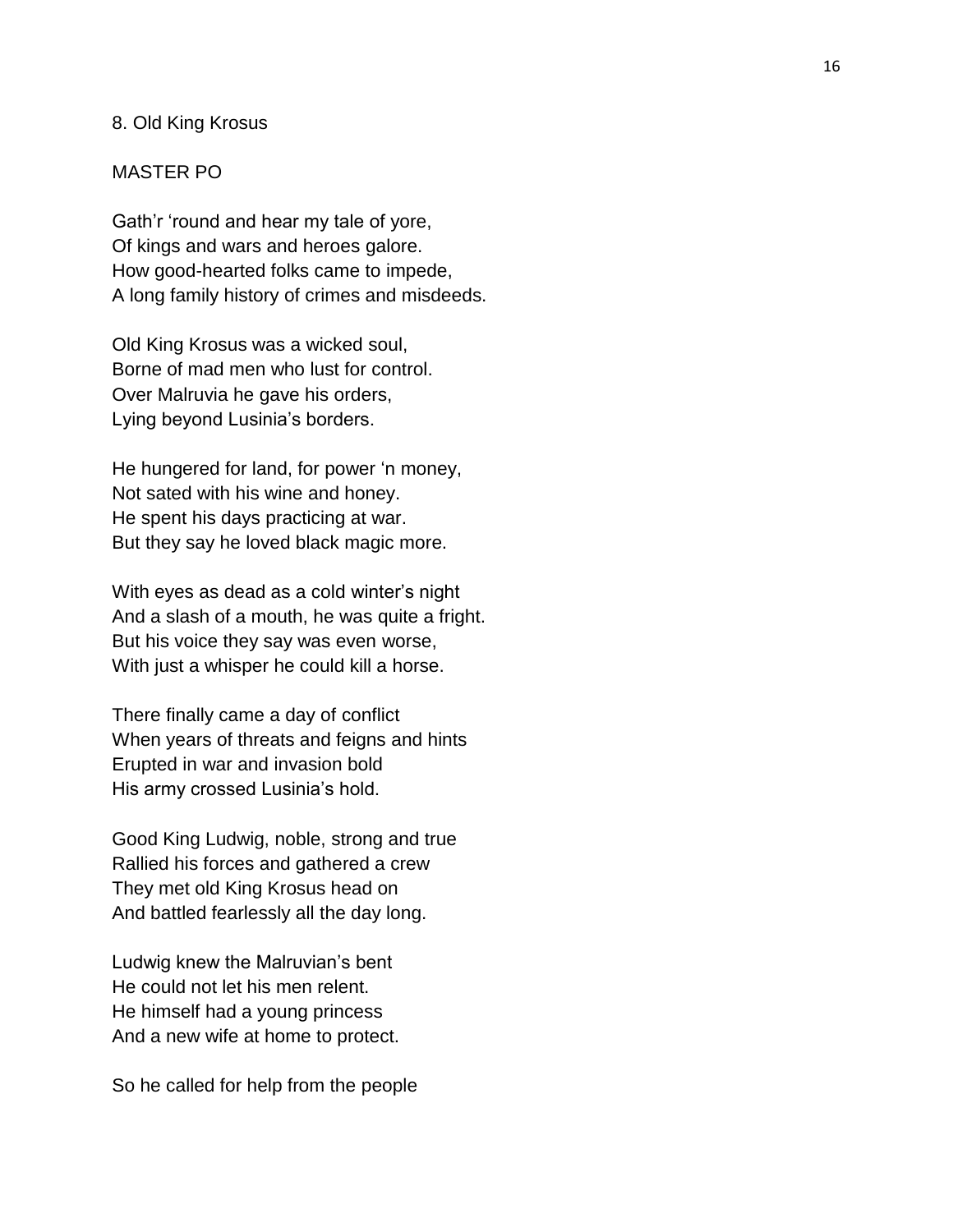The commoners and townspeople Who came by throng to aide their noble king And fought bravely determined to win .

With pitchforks, hammers, whips and stones They joined their knights in battle throes And drove the enemy back again All the way to their own land.

Up in the mountains between the lands The battle peaked with one last stand The armies spent, the people tired The fight came down to the leading sires.

Good King Ludwig and Evil Krosus Met man to man above the ruckus On a stone arch they waged their awful fight And each threw in with all his might.

That stone arch had stood there forever Carved by water, wind and weather That stone arch might still be there today Except for what happened on that day.

It formed a bridge between the lands That spanned the years, through many hands That bridge between those two countries Came down that day with finality.

Maybe t'was fate, or maybe magic Either way the end was tragic That bridge collapsed before they crossed The battle ended with both kings lost.

### MASTER WING

Lusinia fair, she took the day She paid the price, but's here today He's sorely missed, no one forgets King Ludwig was as good as it gets .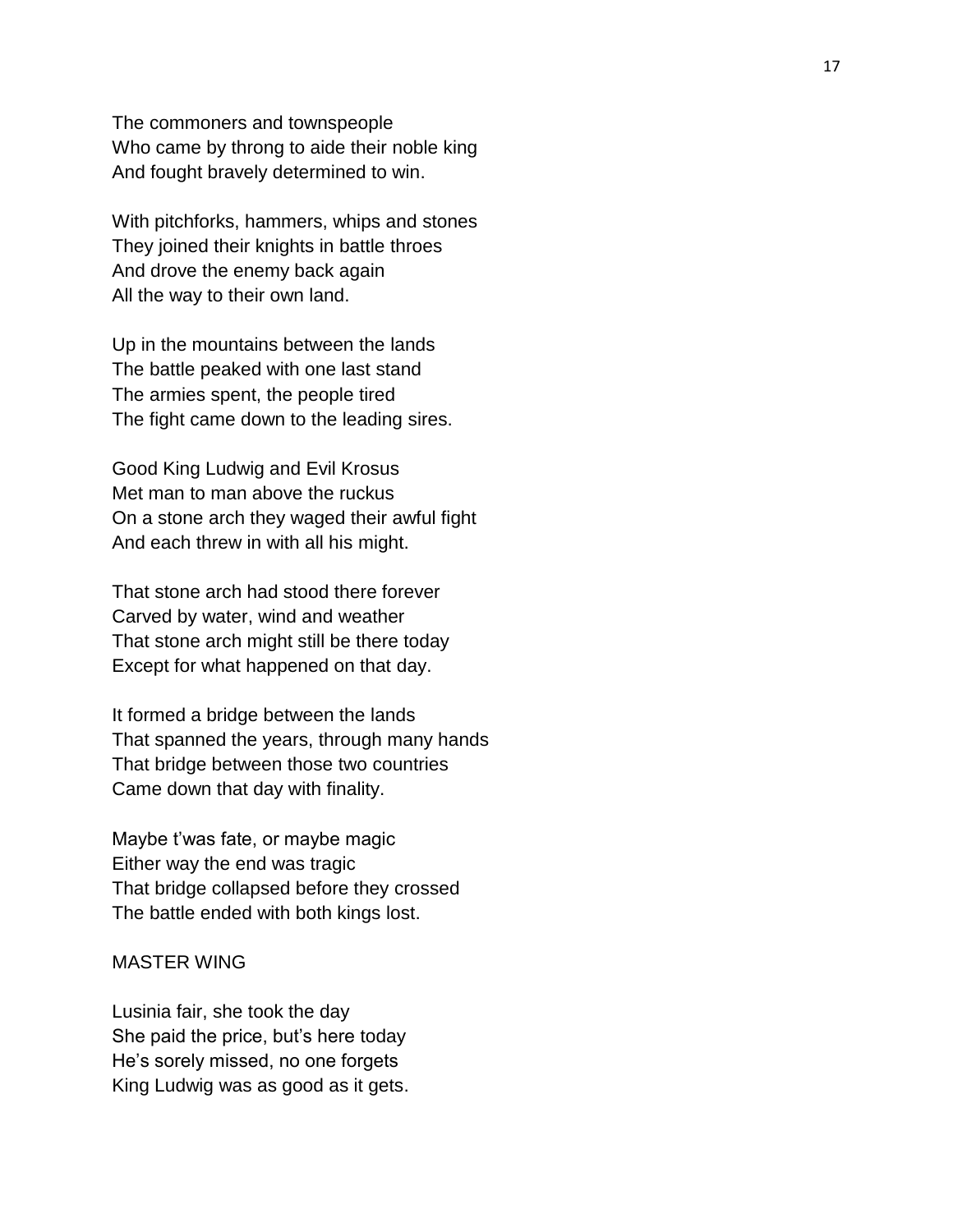And what became of Malruvia? Her darkened shores and lonely halls Are ruled today by Krosus' so n Whom utterly no one has heard from.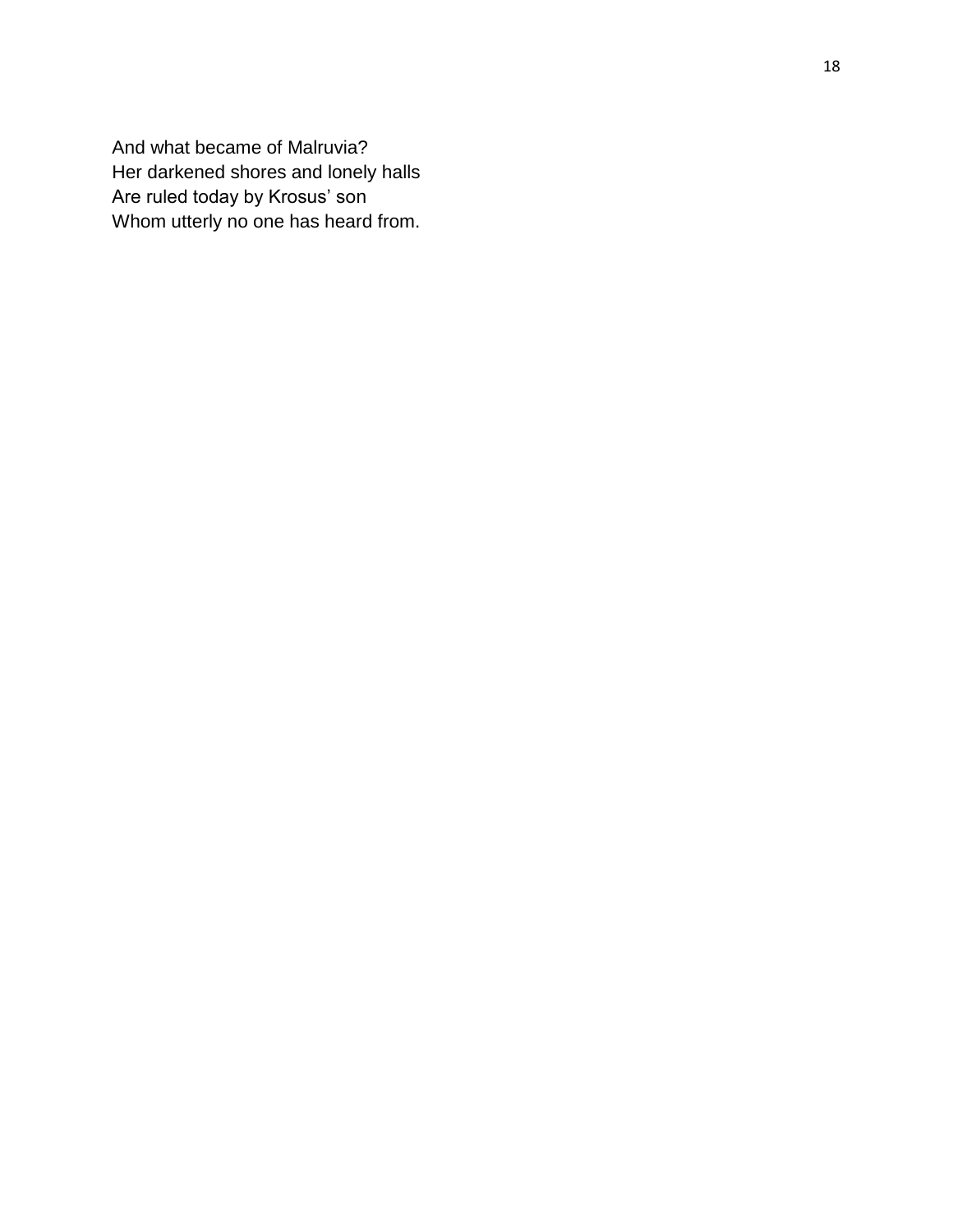# 9. When I Look in Here

**BIRGETTE** When I look in here I see the bounce in my step That carried me to you When I was still young

**HANS** I had hoped, this would bring you joy.

**BIRGETTE** When I look in here I see the hope in my heart that let me leave home And come marry you

**HANS** My darling, we are still as one.

BIRGETTE (refrain) I've found a way of seeing What my life could have been A life I didn't get to, A place where I fit in.

# **HANS** Such sadness, this mirror is to blame.

**BIRGETTE** Now I cannot let this image go!

**HANS** My Birgette, oh what have I done?

**BIRGETTE** When I look in here All my pains melt away For just a moment I am free from harm.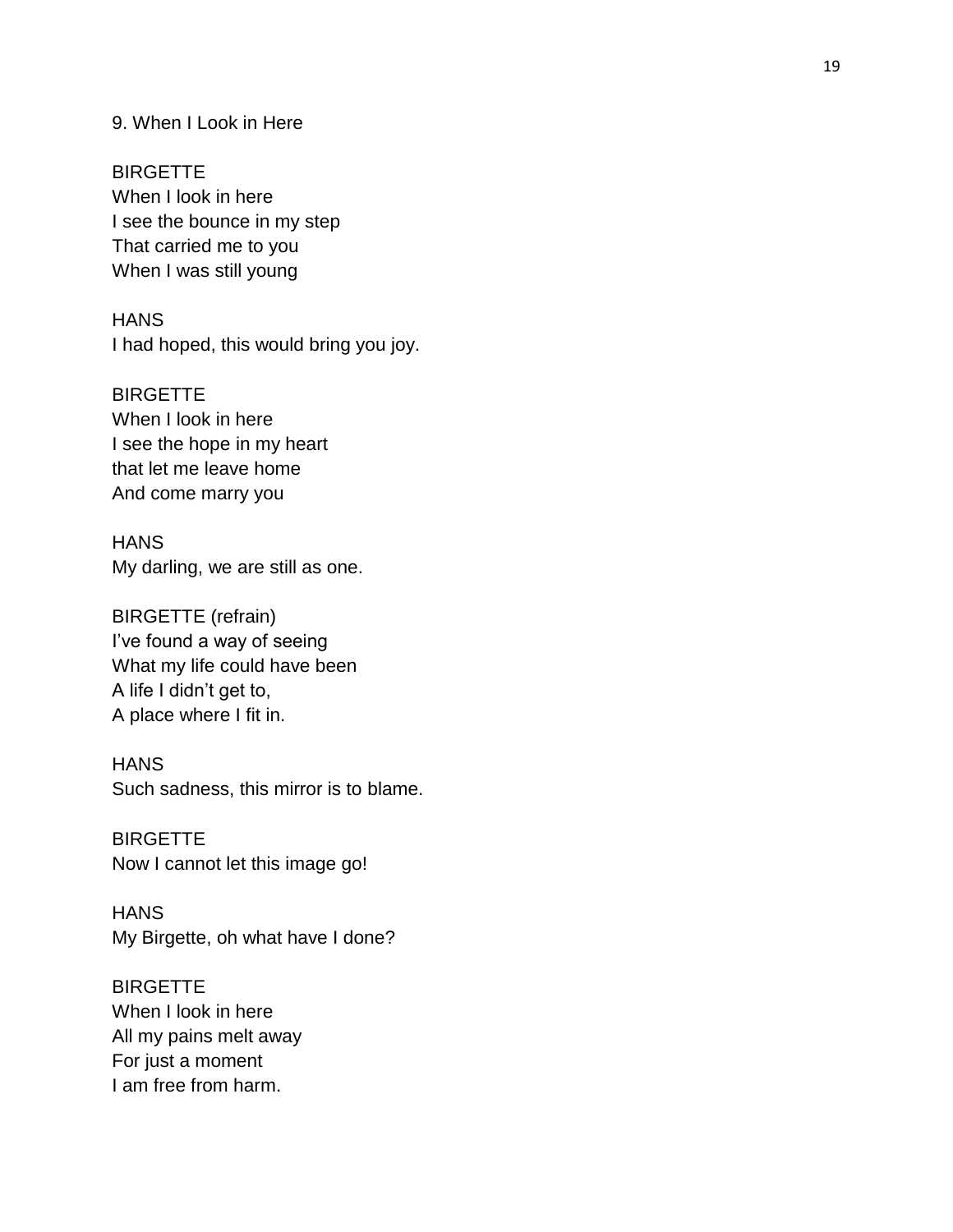**HANS** All it does, is make you unhappy

**BIRGETTE** I need not be lame I can dance again Why would I not want To stay there always?

**HANS** Illusion, that's all that it is.

BIRGETTE (refrain) I've found a way of seeing What my life could have been A life I didn't get to, A place where I fit in.

**HANS** Turn away, come away my love

**BIRGETTE** And now I cannot let this image go!

**HANS** It's poison, you must see this.

**BIRGETTE** I used to think that My life will get better Get used to my scars My leg that won't bend

**HANS** Not to me, these things don't matter

**BIRGETTE** But now I can see How wrong I have been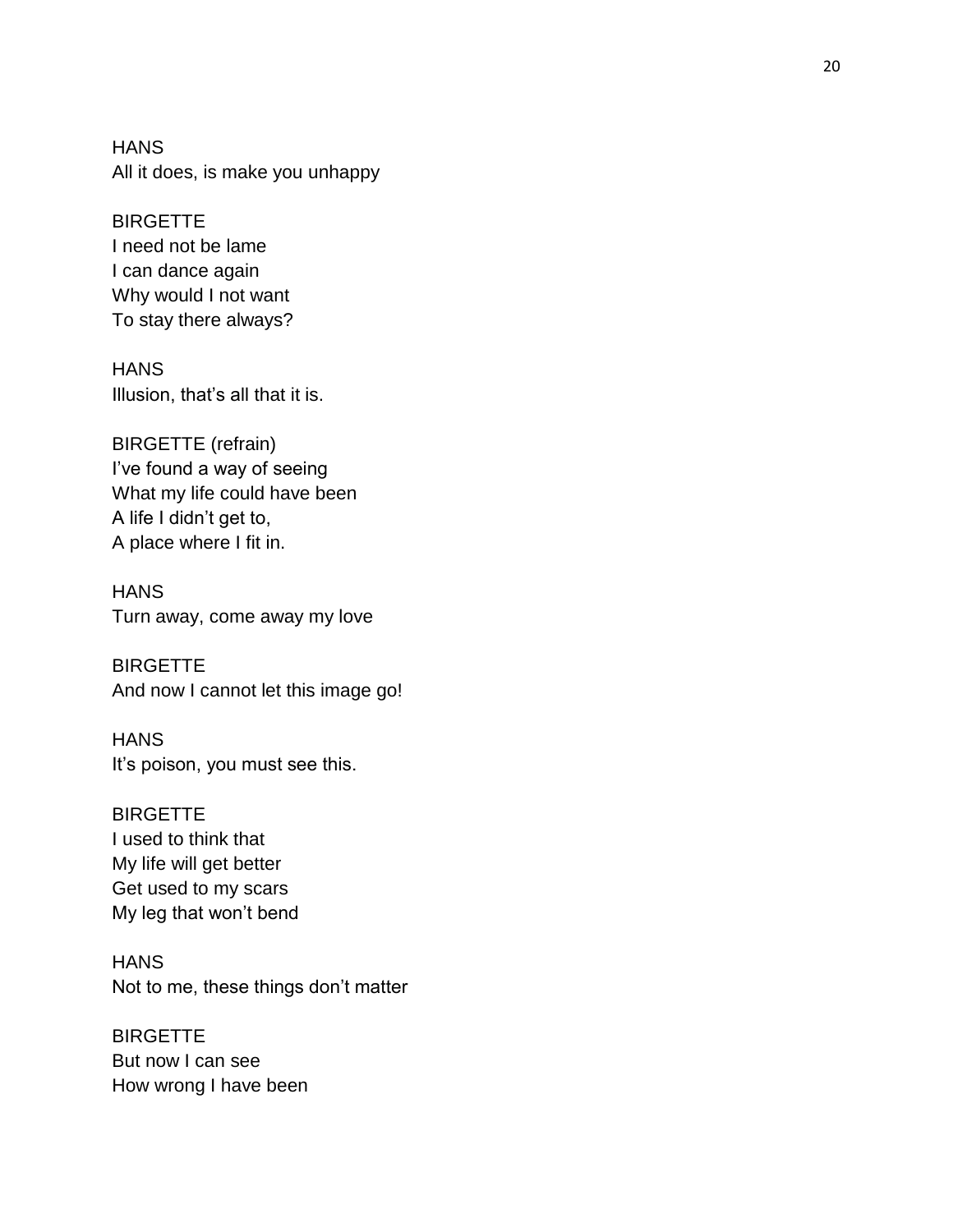Nothing gets better I am who I am

**HANS** Oh Sweetheart, the love of my life

BIRGETTE (refrain) I've found a way of seeing What my life could have been A life I didn't get to, A place where I fit in.

**HANS** I can't stand seeing you like this.

**BIRGETTE** And now I cannot let this image go!

**HANS** I'll take it, and remove this strife.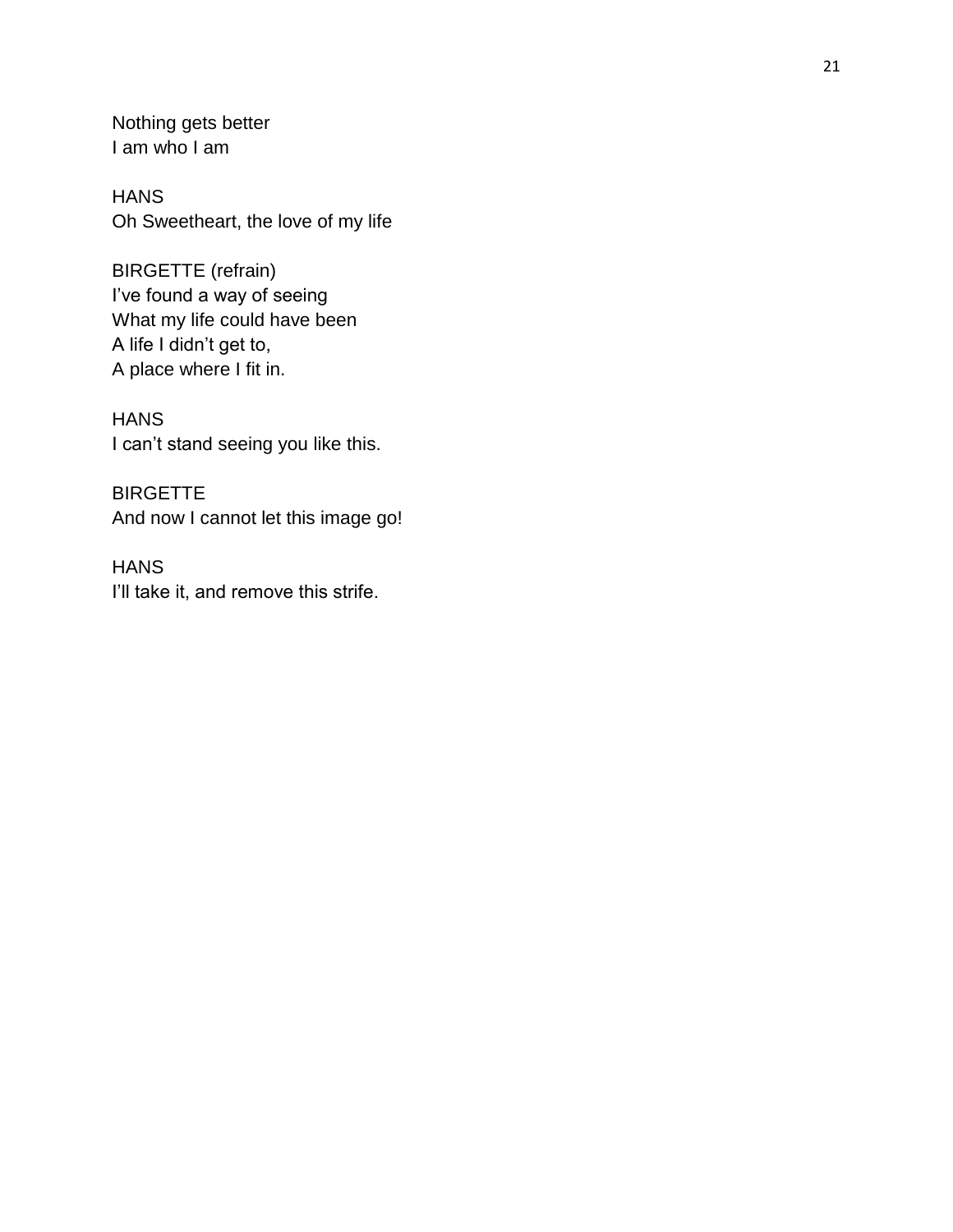### 10. Why She Must Die

### **MIRROR**

An innocent victim you say. Clearly you too are in her sway. Misfortune follows on the path of those who invite evil's wrath.

Her charms are great, don't be a fool; The mistress of fate has no soul. Drove her stepmother mad it's true. I see she'll do the same to you.

(Refrain) Now I will tell you Now I will tell you Now I will tell you why she must die.

You wonder how she survived The Sleeping Death, to be a bride She says 'twas love that brought her through I see through that, and you can too.

The Dark returned her on that day For greater things, for our dismay. Her child you see has fate's own hand Her son will color red the land.

(Refrain) Now I will tell you Now I will tell you Now I will tell you why she must die.

Malruvia lies to the East A fair land rich with grain and beast. All is peaceful and all is green, But not in the future I have seen.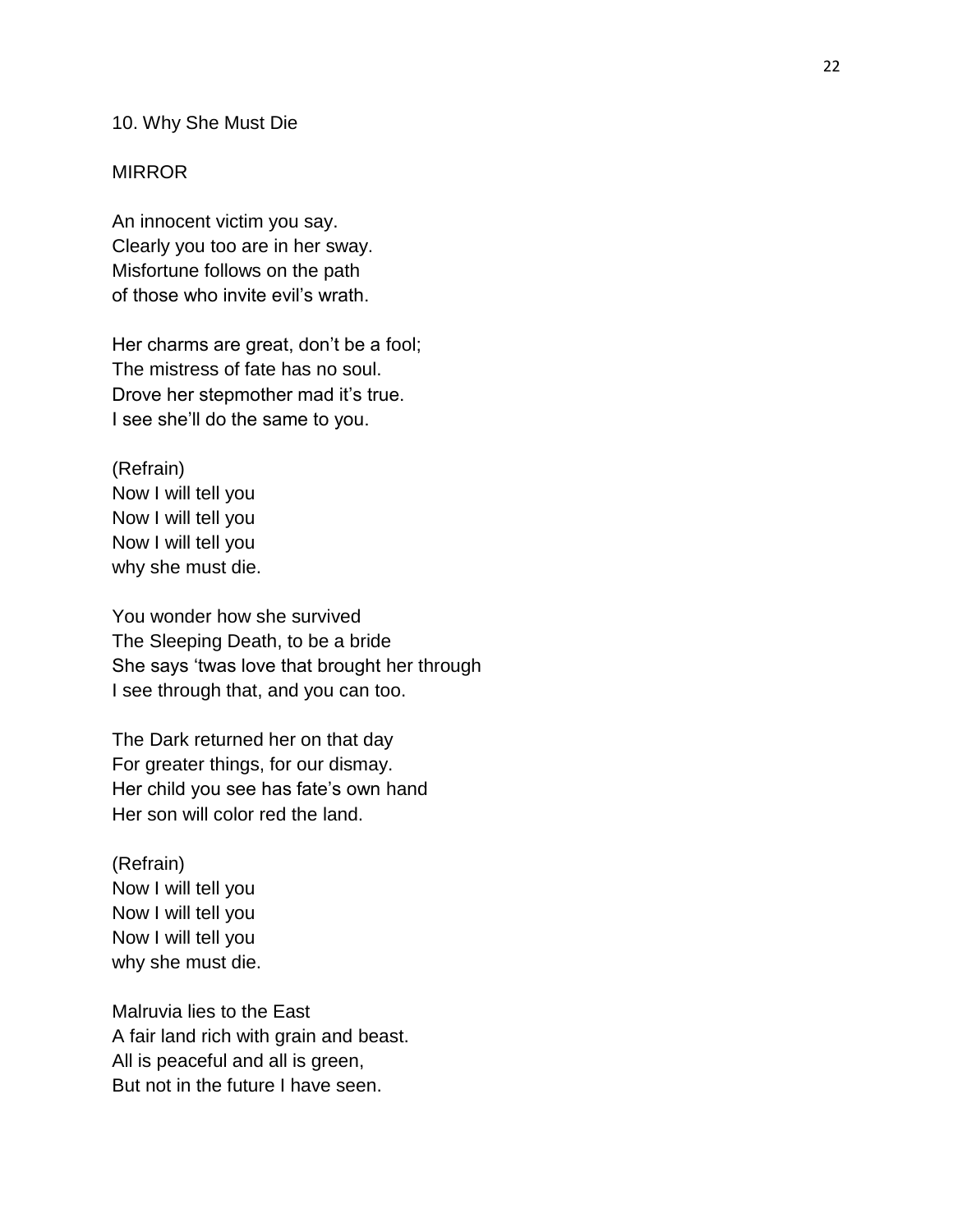King Murdock's new son, Gustav by name Will die before he claims his fame At the hand of Snow White's unborn In a war that will leave both lands torn.

# (Refrain) Now I will tell you Now I will tell you Now I will tell you why she must die.

Now Peldor and Lusinia Have joined forces to be enough To overcome Gustav in time Conquer his land, and end his line.

It's too late to halt the joining But there's still time to stop warring If Snow White dies before the birth Gustav will live long in mirth.

You want to be able to see The future and all that will be But now you see it's not easy To live your life once you have seen.

I will help you cope with the guilt The weight of knowing that which will. Taking your place in history You can stop catastrophe.

(Refrain) Now I will tell you Now I will tell you Now I will tell you why she must die.

A man of God, you have been called To discern the truth when others fall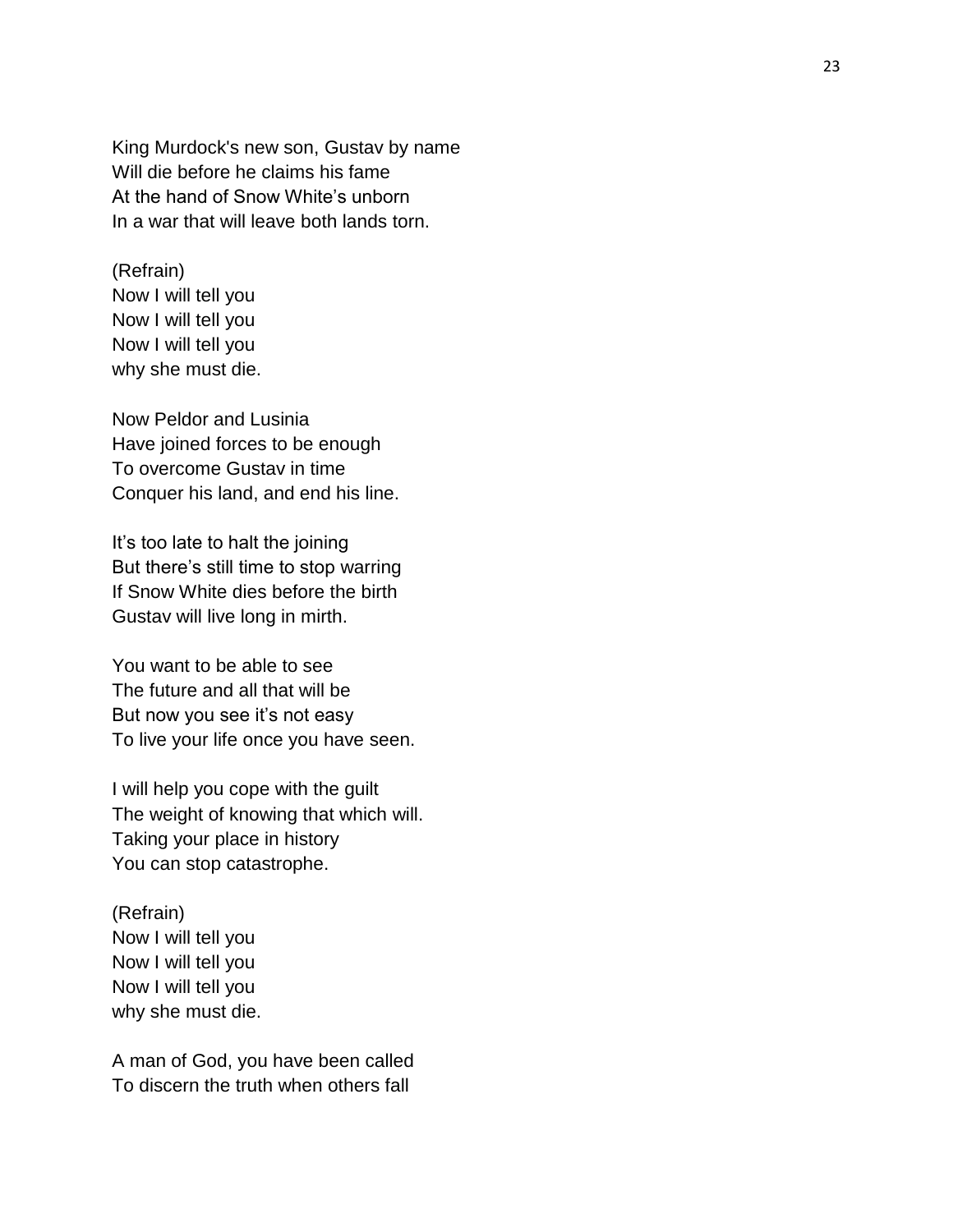It is not a mere accident That you and I have at last met.

It is your life's destiny To kill this girl and then join me Together we can know the world And heaven's secrets will unfurl.

Oh yes, it's true, I have the keys To all of the knowledge that you seek There is no limit to what you could learn Once you've given history a turn

You see, I am blocked from this view By this war that time will skew Once the path is set straight again All avenues open up to heaven.

(Refrain) Now I have told you Now I have told you Now I have told you That she must die.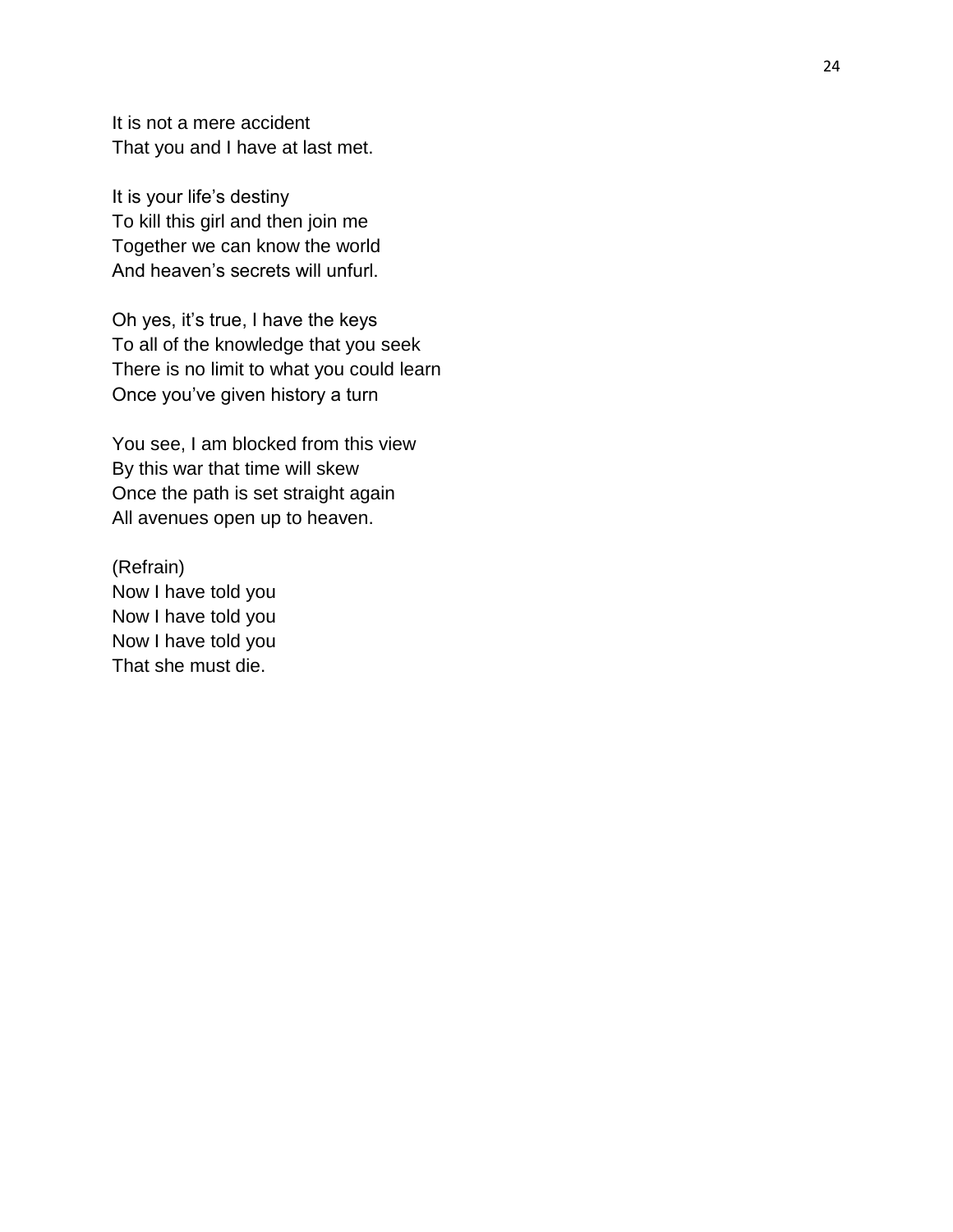#### 11. Summer Ended Early

#### SNOW

Once I thought I had lost it all My home, my family, my life But love brought it all back to me Love, oh love has carried me through.

I've been given a brand new life I married the man of my dreams I am the queen of two countries Love, oh love has brought me a son

But summer… ended early.

(Refrain) My life is going well for me Yet I feel the hand of destiny How happy should I let myself get When I see pieces not settled yet, not settled yet.

Some have not loved me at all I survived them and will again My father would be proud of me Love, oh love, in spite of the dark

Sweet love has been my salvation I found a way into the light This was the summer of my new life Love, oh love saved me from the grave

But summer… ended early.

(Refrain) My life is going well for me Yet I feel the hand of destiny How happy should I let myself get When I see pieces not settled yet.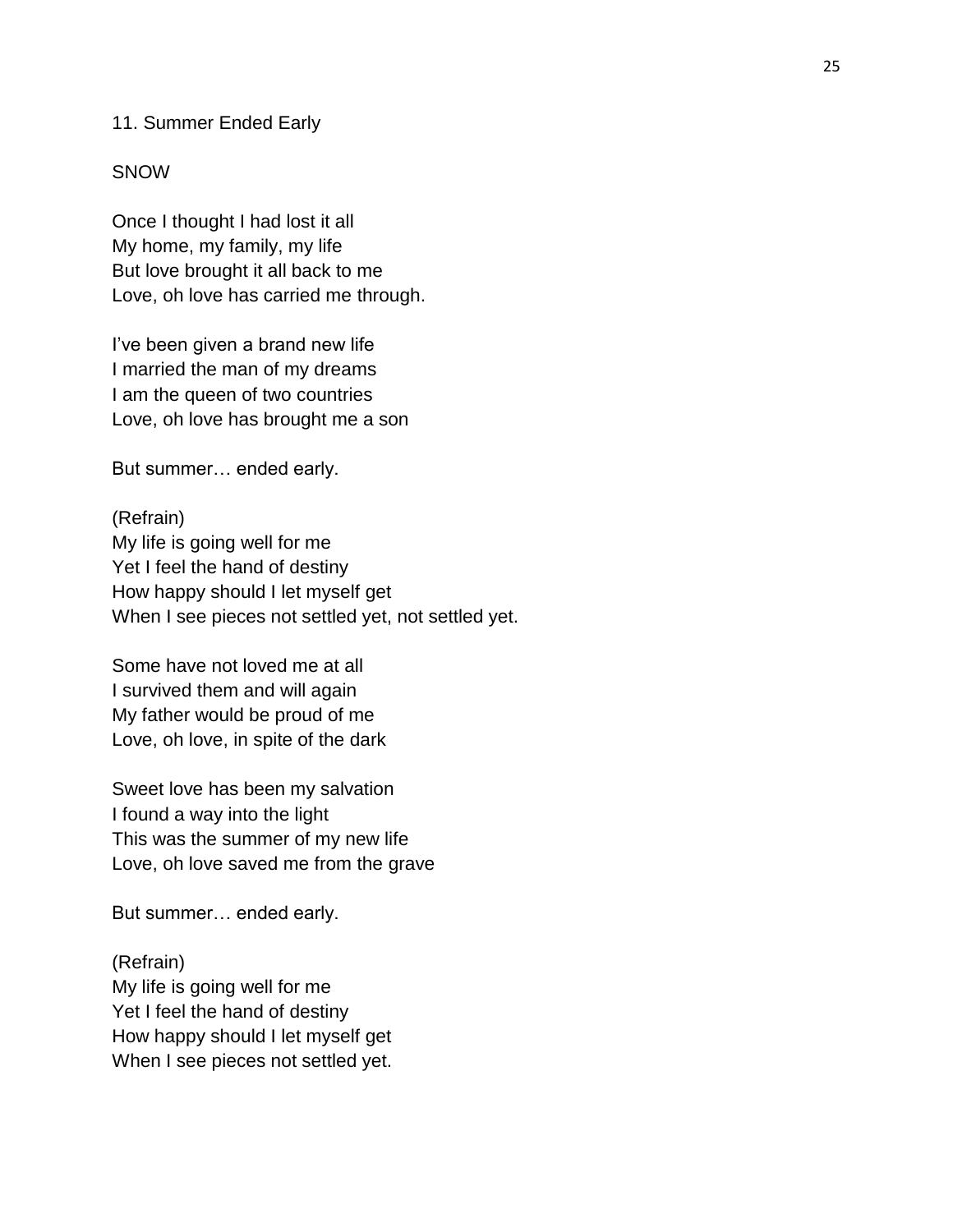I should have hope for the future Things always work out for the best The sun will shine again tomorrow Even if summer ended early.

(Refrain)

My life is going well for me Yet I feel the hand of destiny How happy should I let myself get When I see pieces not settled yet.

My life is going well for me Yet I feel the hand of destiny How happy should I let myself get When I see pieces not settled yet, not settled yet. They're not settled yet. We're not settled yet. I'm not settled yet.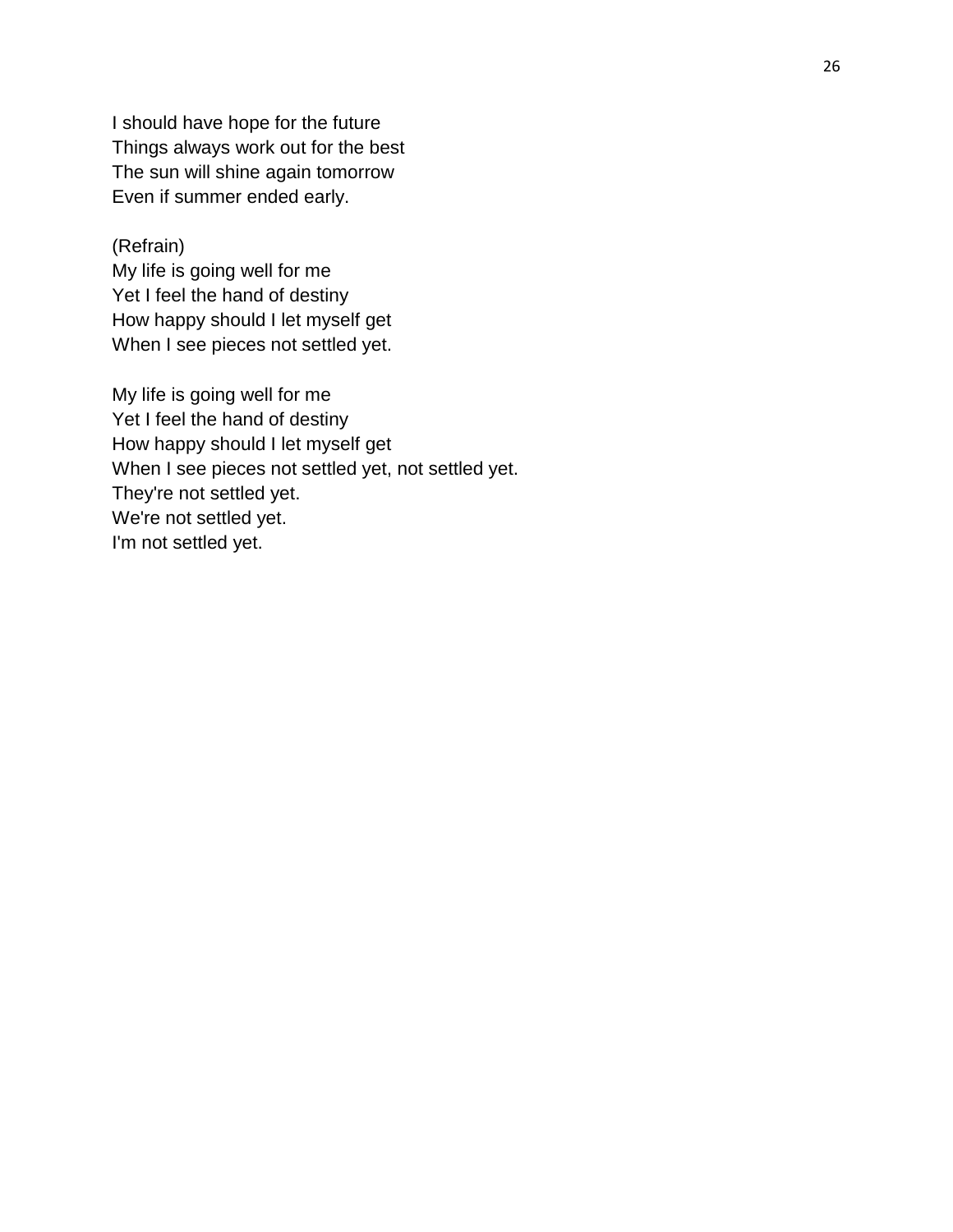12. His Love Is All That I Need

### **SNOW**

Oh no, not again, I've felt this before When stepmother stuck, and I breathed no more

My prince rescued me, but now I'm alone No one will come, I'm cold as a stone.

If I don't think fast, the blackness will come And all of my dreams will lie here undone

My love is all that I have, so how can I survive? My love is all that I have, can it keep me alive?

Wait, what is this? I'm not alone. I carry my child, his new flesh and bone.

He needs me now, I cannot give in Must find the strength, can't let the dark win.

Look at him now, his skin is so warm With this kind of love, I'll weather the storm

His love is all that I need, his touch leaves me inspired His love is all that I need, with this we shall survive.

I beat the curse the first time, by holding fast to my mind With his love I'll find the power, to turn this desperate hour

His love is all that I need, his touch leaves me inspired His love is all that I need, with this we shall survive.

I see it now, the poison is strong Cause it's made of hate, it comes from wrong.

But is has no hold, not on me now I know the truth, I know how.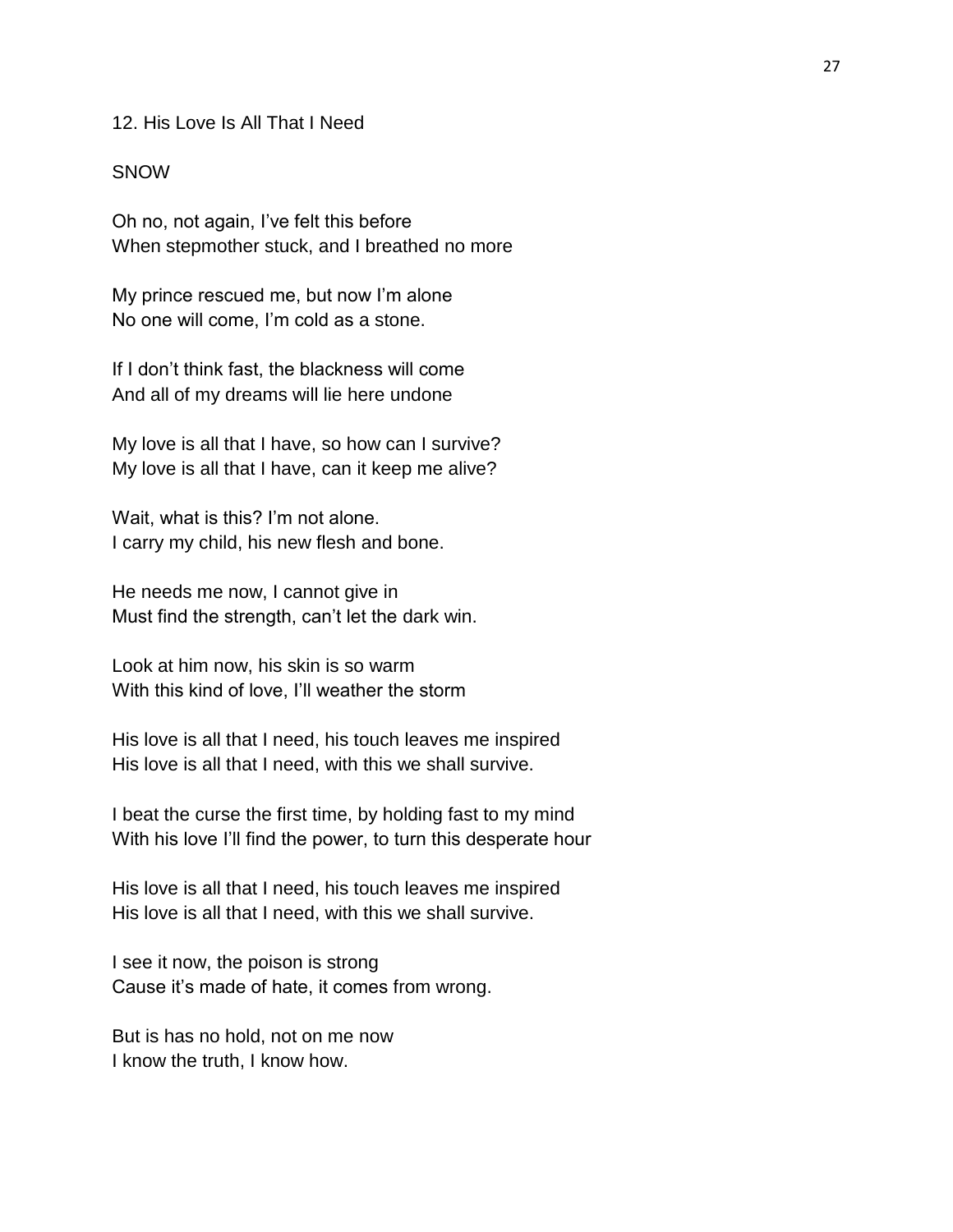I'm not afraid and fear is the key With him in my arms I'll break my way free

His love is all that I need, his touch leaves me inspired His love is all that I need, with this we shall survive.

I'll beat this horrible curse, by thinking of my son first With each step I find the power to turn this desperate hour

His love is all that I need, his touch leaves me inspired His love is all that I need, with this we have survived.

I know what you've done, your plot is awry Hate can't kill me, so why did you try?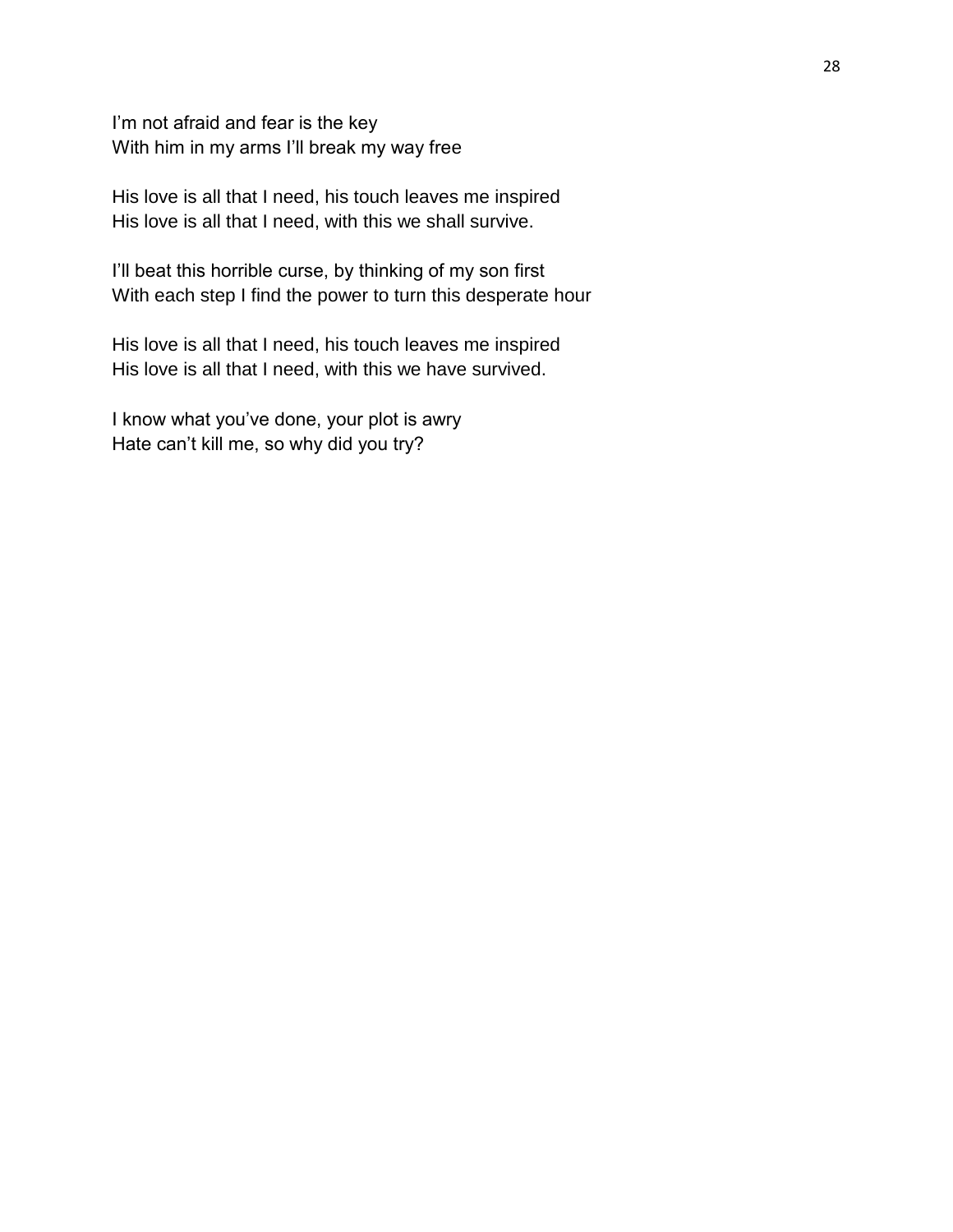### 13. I Am That Hero

KARL (with Men at Arms) To stand when all others run for cover To face deadly danger without a blink How often do you need to hold your ground To make sure the right does not drown

Most often life is safe without your guard up The need for heroics is gladly rare But when evil makes you lose your nerve Then you need someone who loves to serve

I live for the chance to make a difference Righting wrongs and standing for the weak! So bring on the villains, the giants and the dragons I will drive them to defeat.

I am that hero (He is that hero) On a quest to face the test I am that hero (That stalwart hero) And to save the day once more!

Feeling fear of failure can be stifling Make you wonder what's at stake But when I see a need to take a stand Nothing on this Earth will stay my hand

I have a lot to lose when I battle Maybe I should send my men instead To seize victory where others lost I can't let myself consider cost

I live for the chance to make a difference Righting wrongs and standing for the weak! So bring on the villains, the giants and the dragons I will drive them to defeat.

I am that hero (He is that hero) On a quest to face the test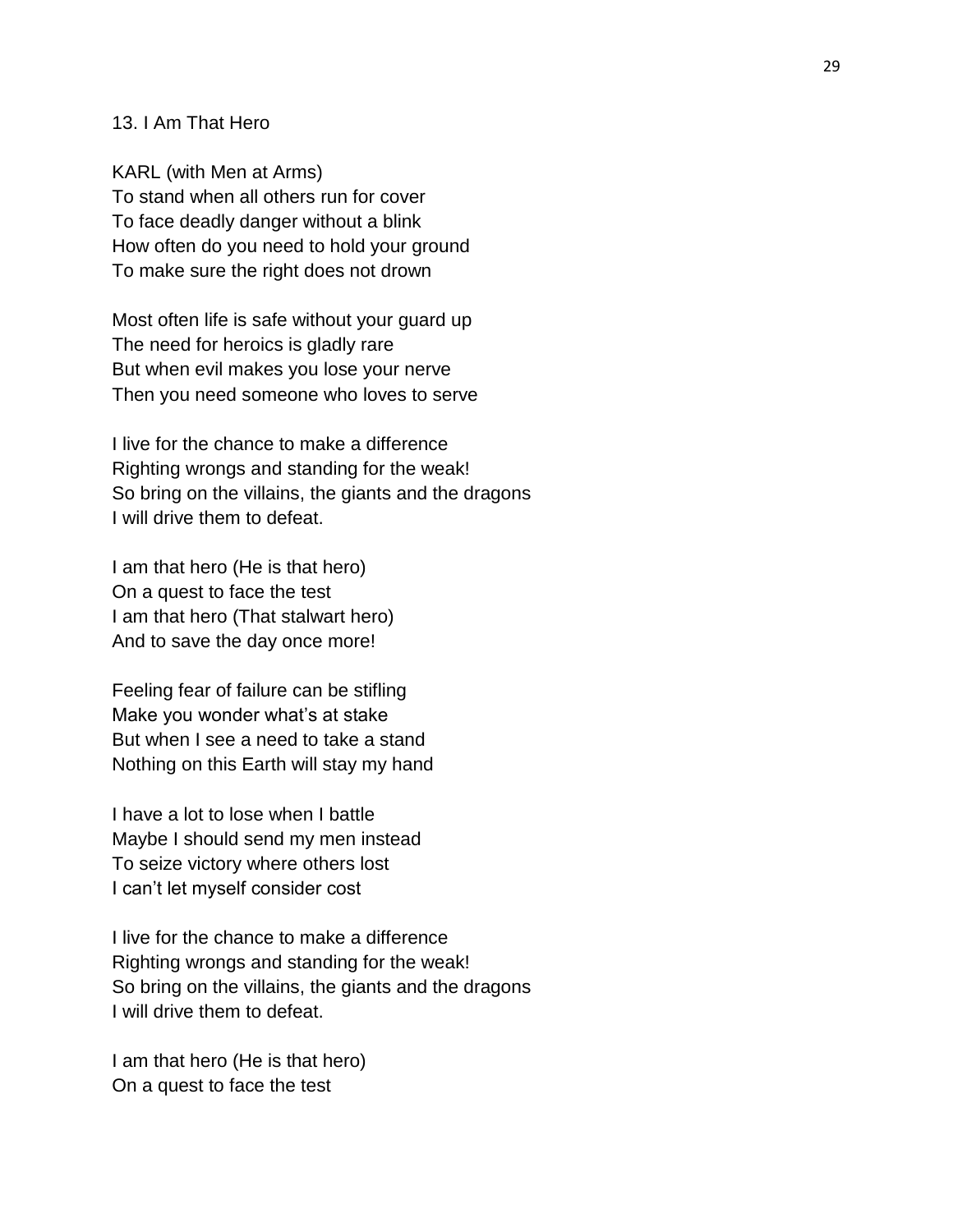I am that hero (That stalwart hero) And to save the day once more!

He is that hero, that blessed hero On a quest to face the test I am that hero (That stalwart hero) I'll save the day once more. I'll save the day once more!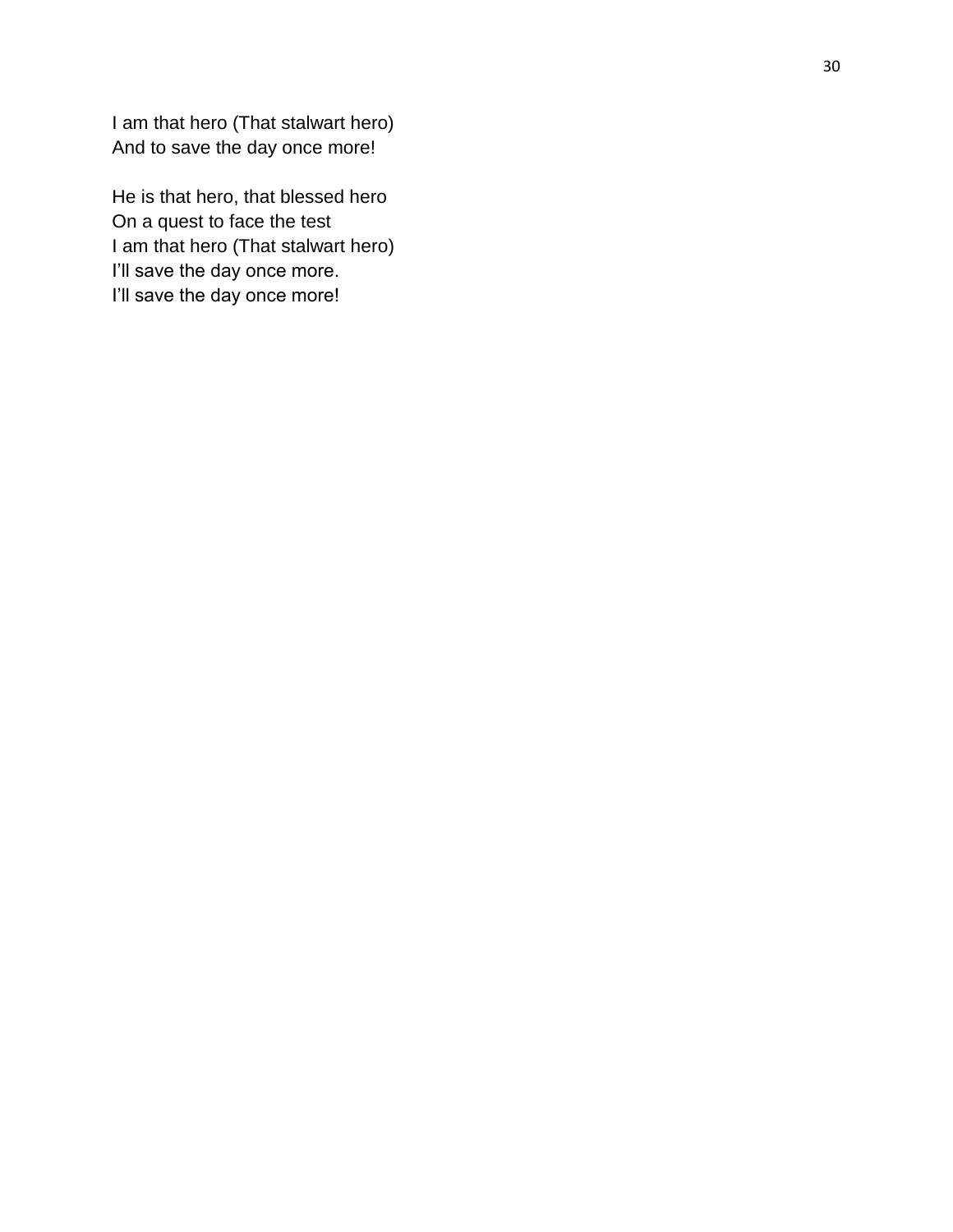### 14. Our Future is Bright to See – Closing Duet

#### **SNOW**

Is this the end? Am I free at last? He's really gone, the horrors have passed.

Now I can be Queen, and be your good wife Leave this behind, embrace our new life

His heart was so black, he plotted to kill Our unborn son, who thrives in me still

Now I can step to the light Our dreams can be set free It's true I'm having your son Our future is bright to see.

### MASTER PO

You used the cursed apple With the bow only you can pull

# MASTER WING

He caused it to be made It seemed a fitting fate

### SNOW

Now I can step to the light Our dreams can be set free It's true I'm having your son Our future is bright to see.

I don't know how, but I have survived Held onto love, glad to be alive

I kept my faith, that right would win out Fought all these things, that would make me doubt

Through nightmares so dark, and mirrors possessed Murderous monks and giants obsessed.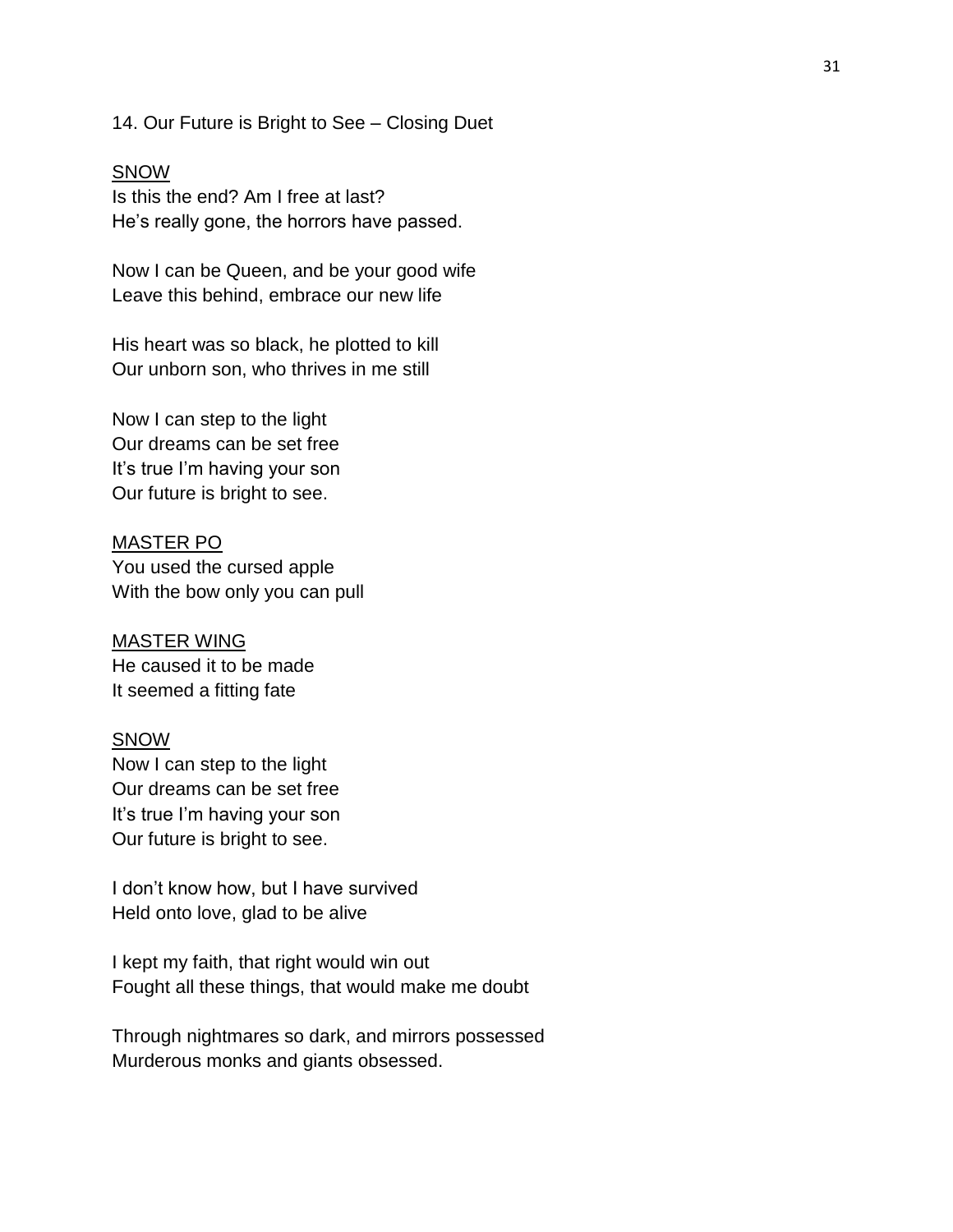Now I can step to the light Our dreams can be set free It's true I'm having your son Our future is bright to see.

### KARL & SNOW

I'm proud that you fought so brave The villain from beyond the grave. But he could not rise above The power of our love.

### KARL

Now we can step to the light Our dreams can now fly free You say you're having my son Our future is bright indeed!

Old Krosus is gone, his plans are now foiled Your father's blood line will go on unspoiled.

Our son will keep our kingdom secure No matter what their clan's future .

Now we'll live in peace, the future is bright Cause our valiant son is up for the fight

Now we can step to the light Our dreams can now fly free You say you're having my son Our future is bright indeed!

# MASTER PO A brand new baby prince boy Will bring us much needed joy

### MASTER WING

We will help out so he Can fulfill his destiny.